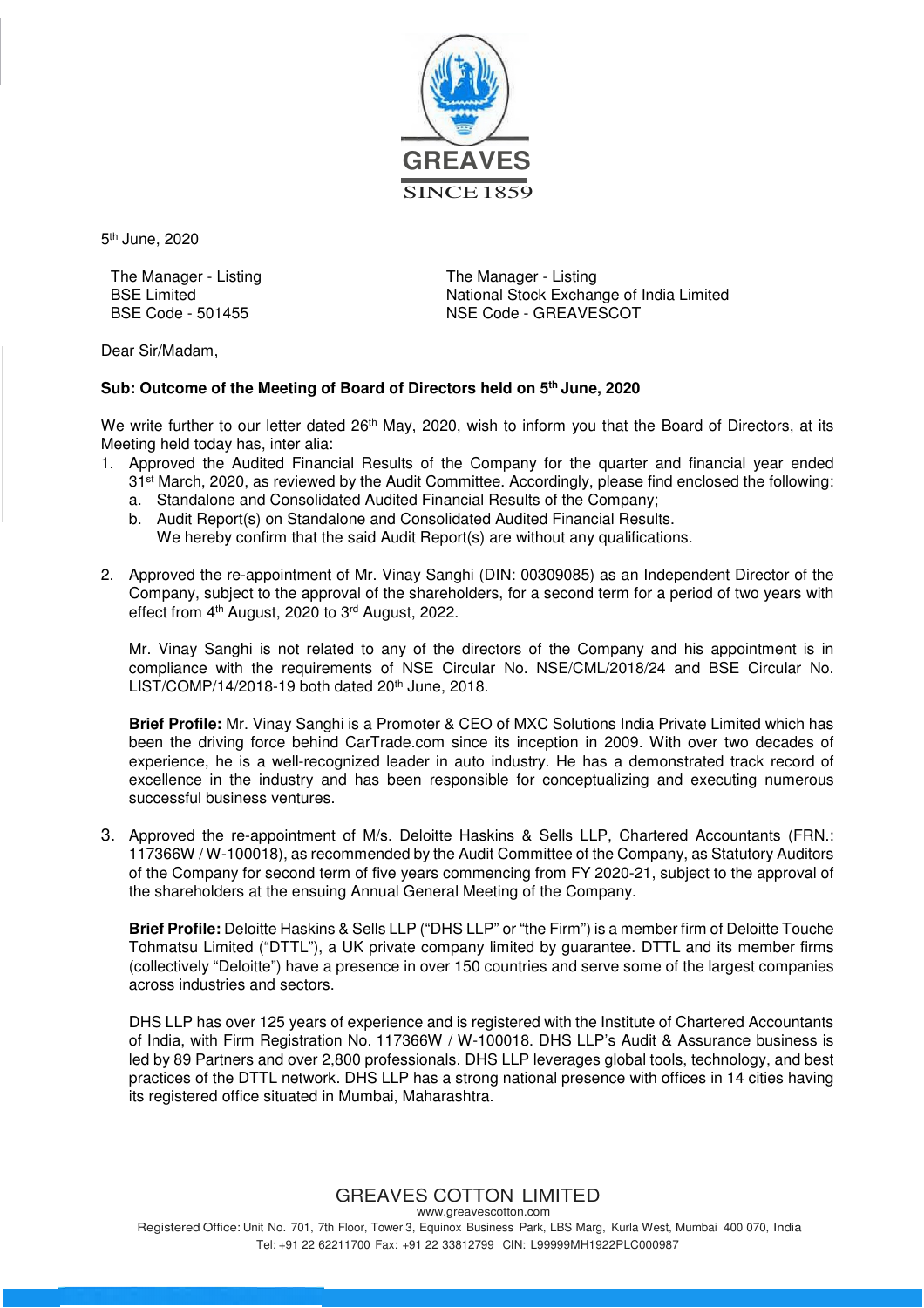

Pursuant to Regulation 33 and 47 of the SEBI (Listing Obligations and Disclosure Requirements) Regulations, 2015, we wish to enclose the following:

- (i) Audited Financial Results (Standalone and Consolidated) for the quarter and year ended 31st March, 2020;
- (ii) Auditors' Report on Audited Financial Results Standalone and Consolidated; and
- (iii) Extract of Audited Financial Results (Standalone and Consolidated) for the quarter and year ended 31<sup>st</sup> March, 2020, being published in the Newspapers.

The meeting of the Board of Directors commenced at 1:00 p.m. and concluded at 6:45 p.m.

Thanking You,

Yours faithfully, For Greaves Cotton Limited

Atindra Basu Head - Legal, Internal Audit & Company Secretary

Encl.: a/a

#### GREAVES COTTON LIMITED www.greavescotton.com Registered Office: Unit No. 701, 7th Floor, Tower 3, Equinox Business Park, LBS Marg, Kurla West, Mumbai 400 070, India Tel: +91 22 62211700 Fax: +91 22 33812799 CIN: L99999MH1922PLC000987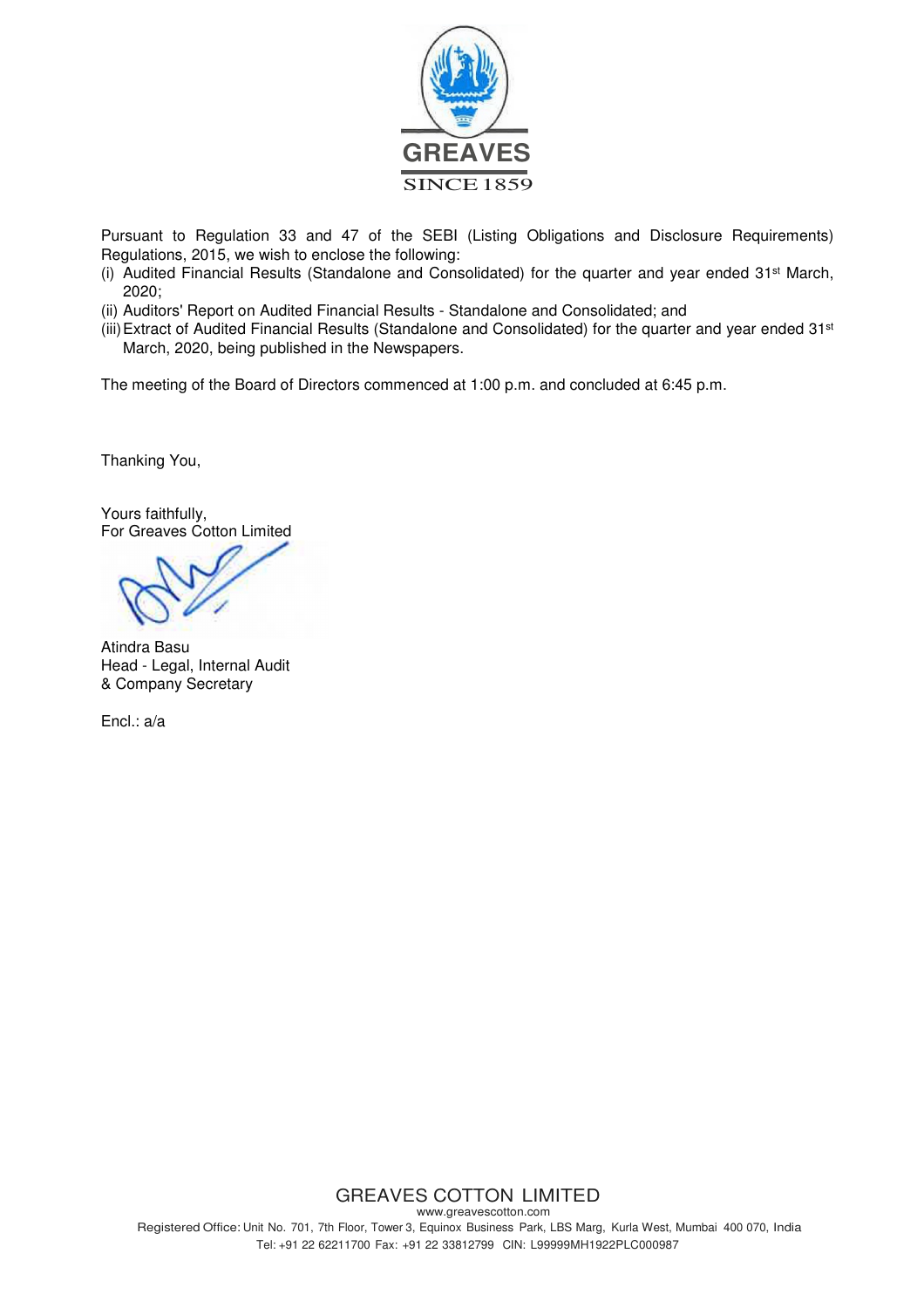

#### **YEAR ENDED 31ST MARCH 2020 STATEMENT OF STANDALONE FINANCIAL RESULTS FOR THE QUARTER AND**

(Rs. in Crore) 31 Mar 2020 (Refer Note 8) 31 Dec 2019 (Unaudited) 31 Mar 2019 (Refer Note 8) 31 Mar 2020 (Audited) 31 Mar 2019 (Audited) I Revenue from Operations 2.6 (1992) 359.58 494.67 359.58 494.67 528.12 1,821.11 1,987.82 1,821.11 1,987.82 II Other Income 3.34 2.84 8.56 19.84 41.63 III |Total Income (I + II) 362.92 | 497.51 | 536.68 | 1,840.95 | 2,029.45 IV Expenses Cost of materials consumed 263.52 203.34 284.52 330.44 284.52 330.44 1,117.12 1,262.52 Purchases of stock-in-trade 29.98 29.98 52.87 34.74 158.47 110.97 Changes in inventories of finished goods, stock-in-trade and work-in-progress (16.33) (16.33) (4.70) 3.22 (26.44) (15.01) Employee benefits expense (Refer Note 4) 27.90 27.90 41.64 42.23 158.04 174.68 Finance costs **1.05 1.05 1.05 1.23 1.23 1.23 1.23 1.23 1.23 1.23 1.23 1.23 1.23 1.23 1.23 1.23 1.23 1.23 1.23 1.23 1.23 1.23 1.23 1.23 1.23 1.23 1.23 1.23 1.23 1.2** Depreciation and amortization expense 14.83 Other expenses 44.13 43.17 47.51 185.79 179.93 Total expenses 344.49 429.89 470.35 1,648.99 1,765.25 V Profit before exceptional items and tax (III - IV) 18.43 67.62 66.33 191.96 264.20 VI  $\vert$  (Less)/Add: Exceptional Items (Refer Note 1) (17.87) (17.87) 4.71 (17.87) 4.71 (17.87) 4.71 (17.87) VII Profit before tax 13.40 | 72.33 | 53.46 | 196.67 | 246.33 VIII Tax expense Current tax 6.93 21.09 26.64 63.25 90.18 Deferred tax (credit) / charge (3.56) (2.81) (10.57) (14.09) (13.15) Total Tax Expenses 3.37 | 18.28 | 16.07 | 49.16 | 77.03 IX Profit for the period/ year (VII - VIII) 10.03 10.03 54.05 54.05 37.39 147.51 169.30 X Other Comprehensive Income (i) Items that will not be reclassified to profit or loss Remeasurements of the defined benefit plans : Gains / (Loss) 4.65 (0.99) 3.91 1.93 2.11 (ii) Income tax relating to items that will not be reclassified to profit or loss  $(1.17)$   $(1.17)$   $(0.24$   $(1.36)$   $(0.49)$   $(0.73)$ Other Comprehensive Income for the period/ year 3.38 (0.75) 3.48 (0.75) 3.48 1.38 XI | Total Comprehensive Income for the period/ year (IX + X) 13.51 13.51 13.51 13.51 53.30 39.94 148.95 170.68 XII |Paid up Equity Share Capital (Face value of Rs. 2 each) 46.84 46.24 46.24 46.24 46.24 46.24 46.24 46.24 46.24 46.24 46.24 46.24 46.24 46.24 46.24 46.24 46.24 46.24 46.24 48.84 46.24 48.84 46.24 46.24 46.24 48.84 46.24 XIII Other Equity 841.96 920.32 XIV Earnings per equity share of Rs. 2 each: Basic / Diluted 0.43 2.27 1.53 6.16 6.93 Quarter Ended **Sr.** Particulars **Particulars** No. Standalone Results Year Ended

> GREAVES COTTON LIMITED www.greavescotton.com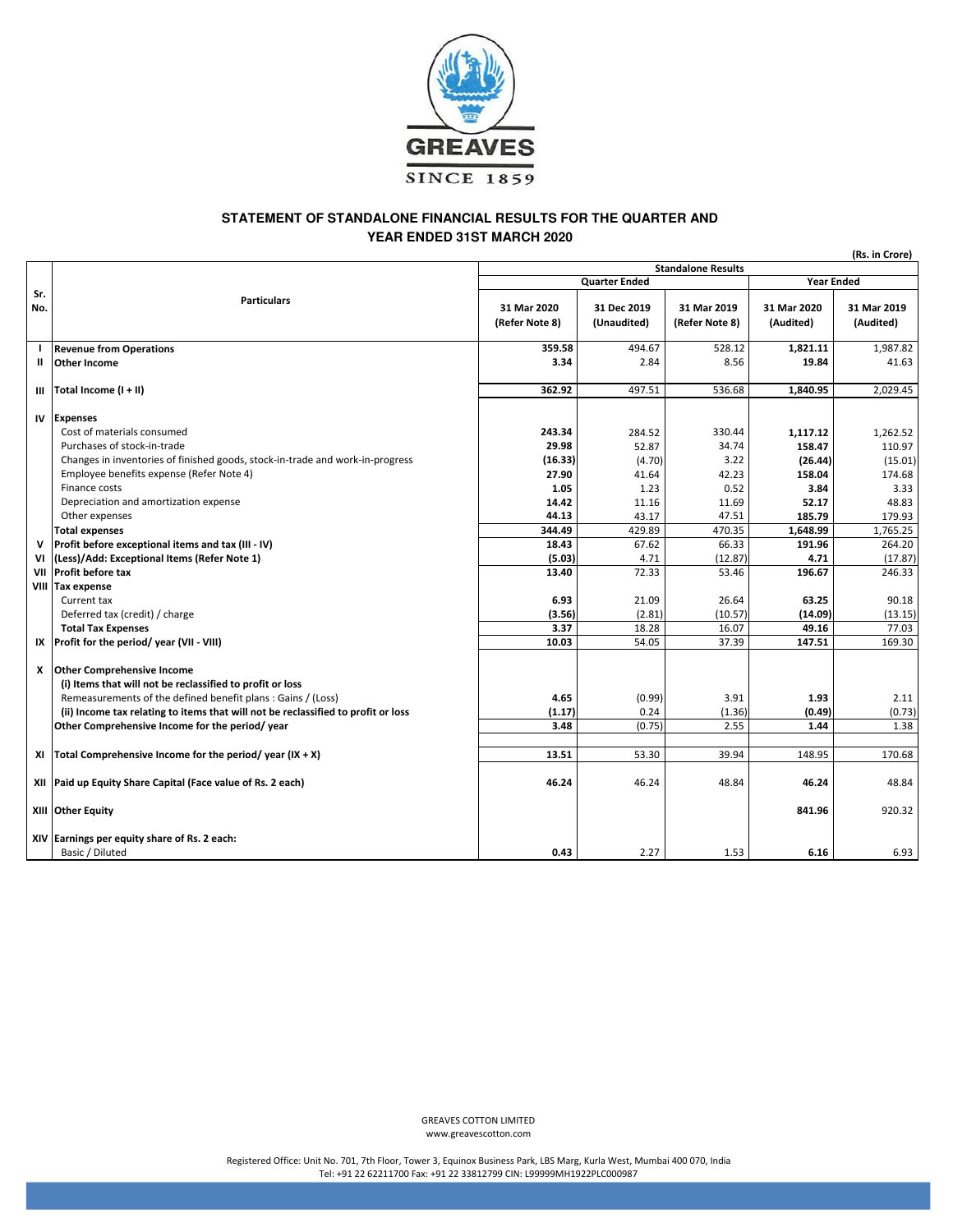

#### NOTES :

#### (Rs. in Crore)

|                                                       |                               |                            |                               |                          | ,                        |  |  |
|-------------------------------------------------------|-------------------------------|----------------------------|-------------------------------|--------------------------|--------------------------|--|--|
|                                                       | <b>Standalone Results</b>     |                            |                               |                          |                          |  |  |
| 1. Exceptional Items constitute Income / (Expenses) : |                               | <b>Quarter Ended</b>       | <b>Year Ended</b>             |                          |                          |  |  |
|                                                       | 31 Mar 2020<br>(Refer Note 8) | 31 Dec 2019<br>(Unaudited) | 31 Mar 2019<br>(Refer Note 8) | 31 Mar 2020<br>(Audited) | 31 Mar 2019<br>(Audited) |  |  |
| <b>ENGINE:</b>                                        |                               |                            |                               |                          |                          |  |  |
| <b>Employee Separation Cost</b>                       | (5.03)                        | (1.02)                     |                               | (6.05)                   |                          |  |  |
| Sub-total                                             | (5.03)                        | (1.02)                     | ۰                             | (6.05)                   |                          |  |  |
| UNALLOCABLE:                                          |                               |                            |                               |                          |                          |  |  |
| Profit on sale of properties                          | ٠                             | 5.73                       | 2.63                          | 10.76                    | 2.63                     |  |  |
| Provision for Fixed deposit with IL&FS                |                               | ۰                          | (15.50)                       |                          | (20.50)                  |  |  |
| Sub-total                                             | $\overline{\phantom{a}}$      | 5.73                       | (12.87)                       | 10.76                    | (17.87)                  |  |  |
| Total                                                 | (5.03)                        | 4.71                       | (12.87)                       | 4.71                     | (17.87)                  |  |  |

#### 2. Statement of Assets and Liabilities:

| statement of Assets and Liabilities.                                   | (Rs. in Crore)  |                                   |  |  |  |
|------------------------------------------------------------------------|-----------------|-----------------------------------|--|--|--|
|                                                                        |                 | Standalone                        |  |  |  |
|                                                                        | As at           | As at                             |  |  |  |
|                                                                        | 31st March 2020 | 31st March 2019                   |  |  |  |
| <b>ASSETS</b>                                                          |                 |                                   |  |  |  |
| <b>Non-current assets</b>                                              |                 |                                   |  |  |  |
| (a) Property, Plant and Equipment                                      | 223.14          | 234.89                            |  |  |  |
| (b) Capital work - in - progress<br>(c) Right to use                   | 12.08<br>33.19  | 8.59                              |  |  |  |
| (d) Investment Property                                                |                 | 3.46                              |  |  |  |
| (e) Other Intangible assets                                            | 49.24           | 22.70                             |  |  |  |
| (f) Intangible assets under development                                | 56.49           | 62.40                             |  |  |  |
| (g) Financial Assets                                                   |                 |                                   |  |  |  |
| (i) Investments                                                        |                 |                                   |  |  |  |
| (a) Investments in subsidiaries                                        | 176.59          | 72.76                             |  |  |  |
| (b) Other investments                                                  |                 | 228.16                            |  |  |  |
| (ii) Other Financial Assets                                            | 8.39            | 9.39                              |  |  |  |
| (h) Income Tax Assets (Net)<br>(i) Deferred tax assets (Net)           | 29.63<br>7.09   | 23.03<br>$\overline{\phantom{a}}$ |  |  |  |
| (j) Other non - current assets                                         | 20.72           | 17.93                             |  |  |  |
| <b>Total non-current assets</b>                                        | 616.56          | 683.31                            |  |  |  |
|                                                                        |                 |                                   |  |  |  |
| <b>Current assets</b>                                                  |                 |                                   |  |  |  |
| (a) Inventories                                                        | 171.18          | 115.19                            |  |  |  |
| (b) Financial Assets                                                   |                 |                                   |  |  |  |
| (i) Other Investments                                                  |                 | 191.13                            |  |  |  |
| (ii) Trade receivables                                                 | 238.85          | 336.51                            |  |  |  |
| (iii) Cash and cash equivalents                                        | 154.33          | 38.41<br>3.95                     |  |  |  |
| (iv) Bank balances other than (iii) above<br>(v) Other financial asset | 33.90<br>23.88  | 10.66                             |  |  |  |
| (c) Other current assets                                               | 51.27           | 21.01                             |  |  |  |
| <b>Total current assets</b>                                            | 673.41          | 716.86                            |  |  |  |
|                                                                        |                 |                                   |  |  |  |
| Assets classified as held for sale                                     |                 | 8.98                              |  |  |  |
| <b>Total Assets</b>                                                    | 1,289.97        | 1,409.15                          |  |  |  |
| <b>EQUITY AND LIABILITIES</b>                                          |                 |                                   |  |  |  |
| <b>EQUITY</b>                                                          |                 |                                   |  |  |  |
| (a) Equity share capital                                               | 46.24           | 48.84                             |  |  |  |
| (b) Other equity                                                       | 841.96          | 920.32                            |  |  |  |
| <b>Total Equity</b>                                                    | 888.20          | 969.16                            |  |  |  |
|                                                                        |                 |                                   |  |  |  |
| <b>LIABILITIES</b>                                                     |                 |                                   |  |  |  |
| <b>Non-current liabilities</b>                                         |                 |                                   |  |  |  |
| (a) Financial liabilities                                              | 11.42           |                                   |  |  |  |
| (i) Lease liabilities<br>(ii) Other financial liabilities              |                 | 4.13                              |  |  |  |
| (b) Provisions                                                         | 0.48            | 0.51                              |  |  |  |
| (c) Deferred tax liabilities (Net)                                     |                 | 7.00                              |  |  |  |
| (d) Other non - current liabilities                                    | 24.05           | 14.60                             |  |  |  |
| <b>Total non-current liabilities</b>                                   | 35.95           | 26.24                             |  |  |  |
|                                                                        |                 |                                   |  |  |  |
| <b>Current liabilities</b>                                             |                 |                                   |  |  |  |
| (a) Financial Liabilities                                              |                 |                                   |  |  |  |
| (i) Trade payables                                                     |                 |                                   |  |  |  |
| - Total outstanding dues of Micro Enterprises and Small<br>Enterprises | 30.37           | 32.12                             |  |  |  |
| - Total outstanding dues of creditor's other than Micro                |                 |                                   |  |  |  |
| <b>Enterprises and Small Enterprises</b>                               | 248.70          | 287.30                            |  |  |  |
| (ii) Lease liabilities                                                 | 3.95            |                                   |  |  |  |
| (iii) Other financial liabilities                                      | 39.98           | 38.68                             |  |  |  |
| (b) Provisions                                                         | 20.56           | 19.55                             |  |  |  |
| (c) Current Income Tax Liabilities (Net)                               | 5.26            | 5.26                              |  |  |  |
| (d) Other current liabilities                                          | 17.00           | 30.84                             |  |  |  |
| <b>Total current liabilities</b>                                       | 365.82          | 413.75                            |  |  |  |
| <b>Total Equity and Liabilities</b>                                    | 1,289.97        | 1.409.15                          |  |  |  |
|                                                                        |                 |                                   |  |  |  |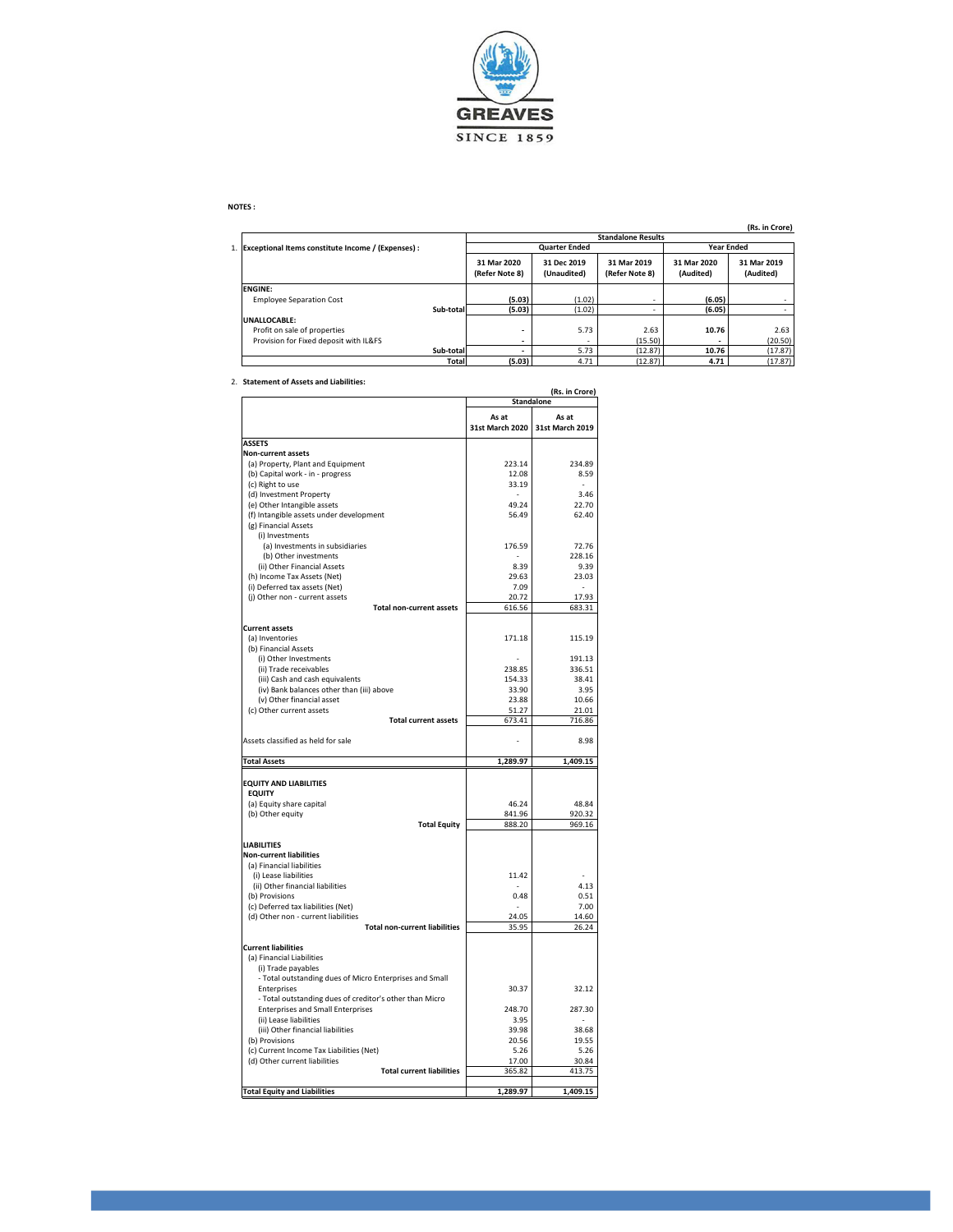

#### 3. Cash flow statement:

|                                                                                         |                      | (Rs. in Crore)      |  |
|-----------------------------------------------------------------------------------------|----------------------|---------------------|--|
|                                                                                         | <b>Standalone</b>    |                     |  |
|                                                                                         | Year ended           | Year ended          |  |
|                                                                                         | 31st March 2020      | 31st March 2019     |  |
| Cash flows from operating activities                                                    |                      |                     |  |
| Profit for the year (after tax)                                                         | 147.51               | 169.30              |  |
| Adjustments for:                                                                        |                      |                     |  |
| Income tax expense                                                                      | 49.16                | 77.03               |  |
| Finance costs                                                                           | 3.84                 | 3.33                |  |
| Interest income                                                                         | (8.26)               | (3.04)              |  |
| Profit/Loss on sale of property, plant & equipment (Net)                                | 0.27                 | (0.42)              |  |
| Asset under development discarded                                                       | 3.93                 |                     |  |
| Profit on sale of property, plant & equipment (exceptional                              |                      |                     |  |
| item)                                                                                   | (10.76)              | (2.63)              |  |
| Provision for fixed deposit with IL&FS (exceptional item)                               |                      | 20.50               |  |
| Fair value gain on investments (Including realised gain)                                | (4.78)               | (30.89)             |  |
| <b>ESOP Expenses</b>                                                                    | 0.35                 |                     |  |
| Depreciation and amortisation expenses                                                  | 52.17                | 48.83               |  |
| Unrealised foreign exchange (gain)/loss                                                 | (0.90)               | 0.84                |  |
| Operating profit before working capital changes                                         | 232.53               | 282.85              |  |
| Adjustment for movements in working capital:                                            |                      |                     |  |
| Trade receivables                                                                       | 98.18                | (84.34)             |  |
| Inventories                                                                             | (55.99)              | (5.77)              |  |
| Other assets                                                                            | (37.82)              | (5.50)              |  |
| Trade payables                                                                          | (40.48)              | 46.59               |  |
| Provisions                                                                              | 2.91                 | (0.30)              |  |
| Other liabilities                                                                       | (9.22)               | 23.17               |  |
| Cash generated from operations                                                          | 190.11               | 256.70              |  |
| Less: Income taxes paid                                                                 | (70.34)              | (91.75)             |  |
| Net cash generated from operating activities (A)                                        | 119.77               | 164.95              |  |
|                                                                                         |                      |                     |  |
| Cash flows from investing activities                                                    |                      |                     |  |
| Payments for purchase of property, plant and equipment and                              | (35.78)              | (27.33)             |  |
| capital work-in-progress                                                                |                      |                     |  |
| Payments for purchase of intangible assets                                              | (38.58)              | (47.88)             |  |
| Proceeds from disposal of property, plant and equipment                                 | 14.52<br>(1, 174.63) | 3.59<br>(1, 378.75) |  |
| (Purchase) / (reinvestment) of financial assets<br>Proceeds on sale of financial assets | 1,598.72             | 1,492.69            |  |
| Inter corporate deposits placed                                                         |                      | (100.85)            |  |
| Inter corporate deposit matured                                                         |                      | 135.35              |  |
| Bank deposits placed                                                                    | (30.00)              |                     |  |
| Bank deposits matured                                                                   |                      |                     |  |
| Interest received                                                                       | 6.23                 | 4.57                |  |
| Investment in subsidiary                                                                | (103.83)             | (72.47)             |  |
| Loan given to subsidiary                                                                | (3.00)               |                     |  |
| Net cash generated from investing activities (B)                                        | 233.65               | 8.92                |  |
|                                                                                         |                      |                     |  |
| Cash flows from financing activities                                                    |                      |                     |  |
| Dividends paid (including tax)                                                          |                      | (161.92)            |  |
| Payments towards buy back of shares                                                     | (227.50)             |                     |  |
| Payment made towards Listing Fees                                                       | (1.14)               |                     |  |
| Filing fees paid to SEBI on buy-back of shares                                          | (1.15)               |                     |  |
| Payment made towards lease liabilities                                                  | (5.30)               |                     |  |
| Interest paid                                                                           | (2.41)               | (3.33)              |  |
| Net cash used in financing activities (C)                                               | (237.50)             | (165.25)            |  |
|                                                                                         |                      |                     |  |
| Net increase in cash and cash equivalents (A+B+C)                                       | 115.92               | 8.62                |  |
| Cash and cash equivalents at the beginning of the year                                  | 38.41                | 29.79               |  |
| Cash and cash equivalents at the end of the year                                        | 154.33               | 38.41               |  |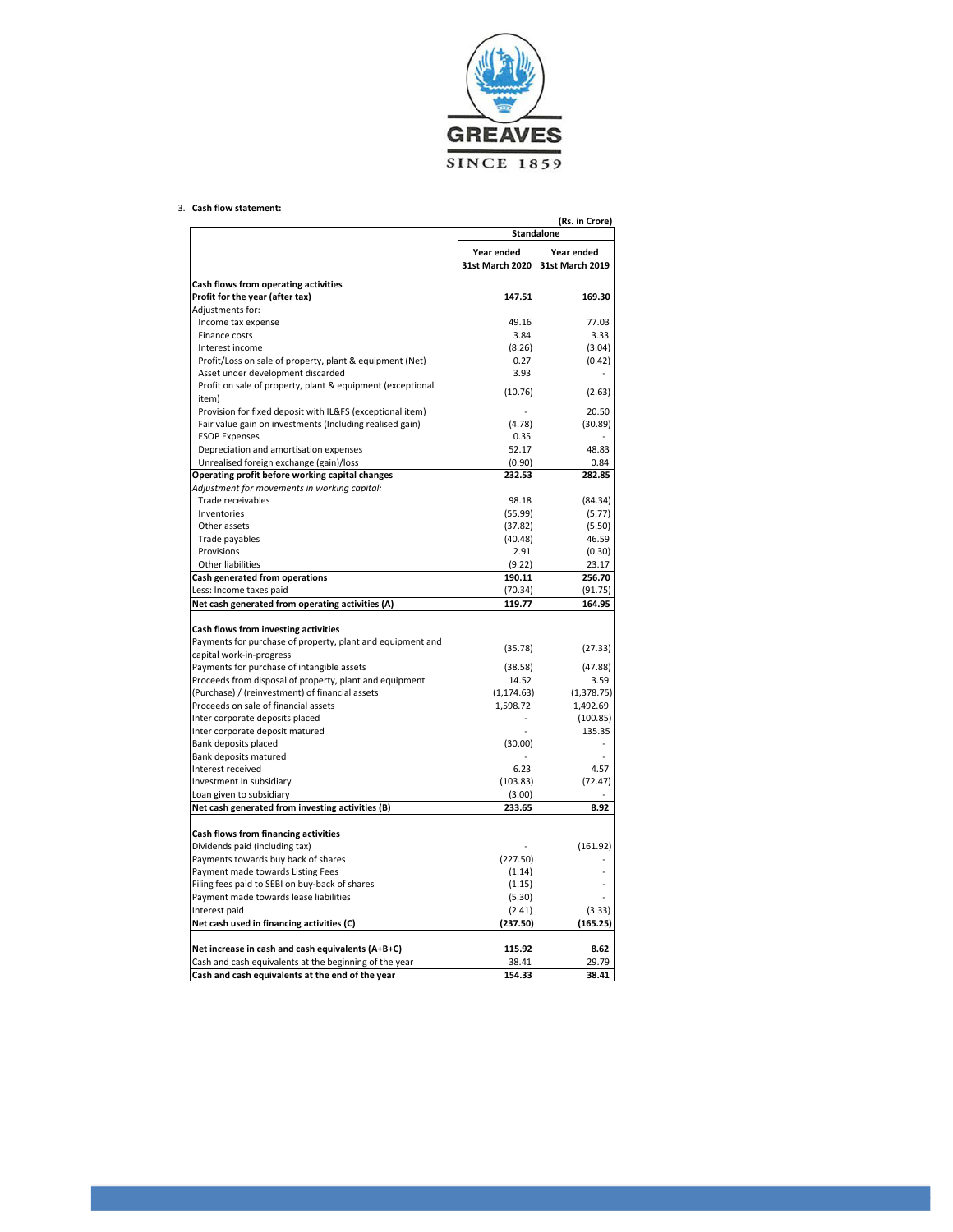

- 4. During the quarter, the company has done the reassessment of the performance incentives payout for its employees, accordingly the excess provision of Rs.10.70 crore has been reversed.
- 5. In accordance with Ind AS 108 'Operating Segments', segment information has been given in the consolidated financial results of the company and therefore, no separate disclosure on segment information is given in standalone financial results.
- 6. In assessing the recoverability of assets such as investments, inventories, trade receivables and other assets, based on current indicators of future economic conditions the Company expects to recover the carrying amounts of its assets. The impact of the global health pandemic, COVID 19, may be different from that presently estimated and would be recognised in the financial statements when material changes to economic conditions arise.
- 7. In accordance with the requirements of Regulation 33 of the SEBI (Listing and Other Disclosure requirements) Regulations, 2015, the Statutory Auditors have performed an audit of the standalone financial results of the Company for the financial year ended 31st March 2020 and limited review for quarter ended 31st March 2020. There are no qualification in the audit reports issued.
- 8. The figures for the 3 months ended 31st March 2020 and corresponding 3 months ended 31st March 2019 are the balancing figures between the audited figures in respect of full financial year and the year to date figures upto the third quarter of the respective financial years. The statutory auditors have not issued a separate limited review report on the results for the quarter ended 31st March 2019.
- 9. The figures for the corresponding previous period have been regrouped wherever necessary, to make them comparable with the figures of the current period.
- 10. The above financial results were reviewed by the Audit Committee and thereafter approved by the Board of Directors on 5th June 2020.

For GREAVES COTTON LIMITED

NAGESH BASAVAN **postalCode=560062** HALLI Digitally signed by NAGESH BASAVANHALLI DN: c=IN, o=Personal, serialNumber=6fd96e3fd5415375f b84ddaeb206646e9c8d1b78abc75 bead98f86bbb4a33da0, cn=NAGESH BASAVANHALLI Date: 2020.06.05 18:42:27 +05'30'

Place : Mumbai (NAGESH BASAVANHALLI) Date : 5th June 2020 MANAGING DIRECTOR & CEO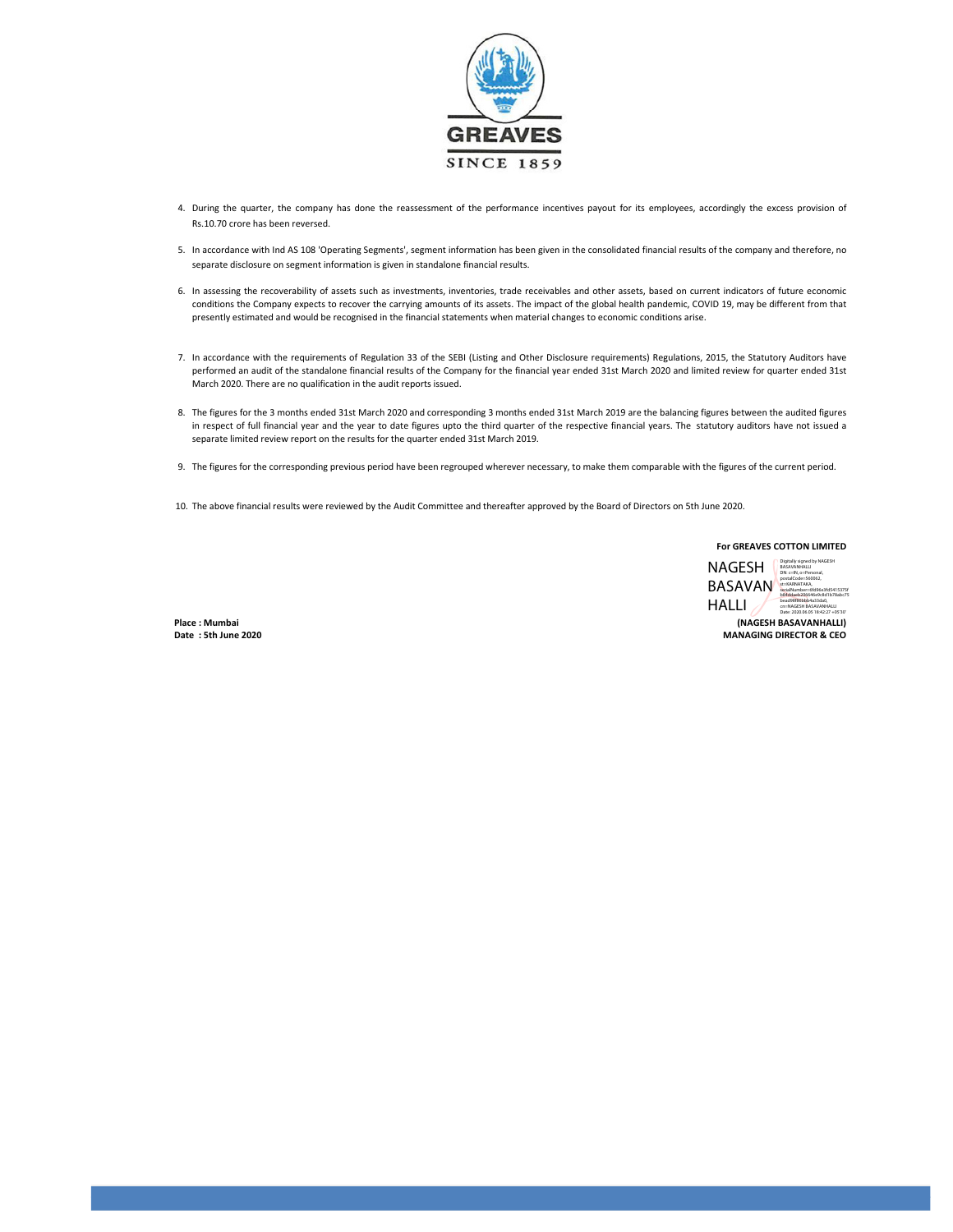

#### **STATEMENT OF CONSOLIDATED FINANCIAL RESULTS FOR THE QUARTER AND YEAR ENDED 31ST MARCH 2020**

(Rs. in Crore)

|                |                                                                                                                                                                                                                                                    | <b>Consolidated Results</b>   |                            |                               |                          | ו טוס וווי הכוון         |  |
|----------------|----------------------------------------------------------------------------------------------------------------------------------------------------------------------------------------------------------------------------------------------------|-------------------------------|----------------------------|-------------------------------|--------------------------|--------------------------|--|
|                |                                                                                                                                                                                                                                                    |                               | <b>Quarter Ended</b>       |                               |                          | <b>Year Ended</b>        |  |
| Sr.<br>No.     | <b>Particulars</b>                                                                                                                                                                                                                                 | 31 Mar 2020<br>(Refer Note 8) | 31 Dec 2019<br>(Unaudited) | 31 Mar 2019<br>(Refer Note 8) | 31 Mar 2020<br>(Audited) | 31 Mar 2019<br>(Audited) |  |
|                | <b>Revenue from Operations</b>                                                                                                                                                                                                                     | 386.19                        | 520.26                     | 540.50                        | 1,910.96                 | 2,015.32                 |  |
| Ш              | <b>Other Income</b>                                                                                                                                                                                                                                | 3.23                          | 3.03                       | 8.64                          | 20.16                    | 41.80                    |  |
| Ш              | Total Income (I + II)                                                                                                                                                                                                                              | 389.42                        | 523.29                     | 549.14                        | 1,931.12                 | 2,057.12                 |  |
| IV             | <b>Expenses</b>                                                                                                                                                                                                                                    |                               |                            |                               |                          |                          |  |
|                | Cost of materials consumed                                                                                                                                                                                                                         | 265.02                        | 303.54                     | 341.12                        | 1,188.60                 | 1,286.97                 |  |
|                | Purchases of stock-in-trade                                                                                                                                                                                                                        | 29.98                         | 52.87                      | 34.74                         | 158.47                   | 110.97                   |  |
|                | Changes in inventories of finished goods, stock-in-trade and work-in-progress                                                                                                                                                                      | (17.73)                       | (4.03)                     | 4.67                          | (29.51)                  | (16.27)                  |  |
|                | Employee benefits expense (Refer Note 4)                                                                                                                                                                                                           | 32.33                         | 45.58                      | 44.09                         | 172.61                   | 177.94                   |  |
|                | Finance costs                                                                                                                                                                                                                                      | 1.48                          | 1.43                       | 0.98                          | 5.07                     | 4.04                     |  |
|                | Depreciation and amortization expense                                                                                                                                                                                                              | 17.75                         | 12.98                      | 13.30                         | 60.94                    | 52.17                    |  |
|                | Other expenses                                                                                                                                                                                                                                     | 52.99                         | 49.11                      | 49.05                         | 210.66                   | 183.51                   |  |
|                | <b>Total expenses</b>                                                                                                                                                                                                                              | 381.82                        | 461.48                     | 487.95                        | 1,766.84                 | 1,799.33                 |  |
| $\mathbf v$    | Profit before exceptional items and tax (III - IV)                                                                                                                                                                                                 | 7.60                          | 61.81                      | 61.19                         | 164.28                   | 257.79                   |  |
| V <sub>1</sub> | (Less)/Add: Exceptional Items (Refer Note 1)                                                                                                                                                                                                       | (5.03)                        | 4.71                       | (12.87)                       | 4.71                     | (17.87)                  |  |
| VII            | <b>Profit before tax</b>                                                                                                                                                                                                                           | 2.57                          | 66.52                      | 48.32                         | 168.99                   | 239.92                   |  |
|                | VIII Tax expense                                                                                                                                                                                                                                   |                               |                            |                               |                          |                          |  |
|                | Current tax                                                                                                                                                                                                                                        | 6.94                          | 21.09                      | 26.71                         | 63.26                    | 90.25                    |  |
|                | Deferred tax (credit) / charge                                                                                                                                                                                                                     | (4.92)                        | (3.16)                     | (10.53)                       | (21.54)                  | (12.96)                  |  |
|                | <b>Total Tax Expenses</b>                                                                                                                                                                                                                          | 2.02                          | 17.93                      | 16.18                         | 41.72                    | 77.29                    |  |
| IX             | Profit for the period/year (VII - VIII)                                                                                                                                                                                                            | 0.55                          | 48.59                      | 32.14                         | 127.27                   | 162.63                   |  |
| x              | <b>Other Comprehensive Income</b><br>(i) Items that will not be reclassified to profit or loss<br>Remeasurements of the defined benefit plans: Gains / (Loss)<br>(ii) Income tax relating to items that will not be reclassified to profit or loss | 4.33<br>(1.09)                | (0.99)<br>0.24             | 3.93<br>(1.37)                | 1.61<br>(0.41)           | 2.13<br>(0.74)           |  |
|                | Other Comprehensive Income for the period/year                                                                                                                                                                                                     | 3.24                          | (0.75)                     | 2.56                          | 1.20                     | 1.39                     |  |
|                |                                                                                                                                                                                                                                                    |                               |                            |                               |                          |                          |  |
| XI             | Total Comprehensive Income for the period/year (IX + X)                                                                                                                                                                                            | 3.79                          | 47.84                      | 34.70                         | 128.47                   | 164.02                   |  |
|                | XII Profit attributable to:<br>Owners of the company<br><b>Non-Controlling interest</b>                                                                                                                                                            | 0.57<br>(0.02)                | 48.99<br>(0.40)            | 33.89<br>(1.75)               | 129.17<br>(1.90)         | 164.71<br>(2.08)         |  |
|                | XIII Other Comprehensive Income attributable to:<br>Owners of the company<br><b>Non-Controlling interest</b>                                                                                                                                       | 3.24                          | (0.75)                     | 2.55<br>0.01                  | 1.20                     | 1.38<br>0.01             |  |
|                | XIV Total Comprehensive Income attributable to:<br>Owners of the company<br><b>Non-Controlling interest</b>                                                                                                                                        | 3.81<br>(0.02)                | 48.24<br>(0.40)            | 36.44<br>(1.74)               | 130.37<br>(1.90)         | 166.09<br>(2.07)         |  |
| XV             | Paid up Equity Share Capital (Face value of Rs. 2 each)                                                                                                                                                                                            | 46.24                         | 46.24                      | 48.84                         | 46.24                    | 48.84                    |  |
|                | XVI Other Equity                                                                                                                                                                                                                                   |                               |                            |                               | 752.51                   | 920.28                   |  |
|                | XVII Earnings per equity share of Rs. 2 each:<br>Basic / Diluted                                                                                                                                                                                   | 0.02                          | 2.06                       | 1.39                          | 5.40                     | 6.74                     |  |

 GREAVES COTTON LIMITED www.greavescotton.com

Registered Office: Unit No. 701, 7th Floor, Tower 3, Equinox Business Park, LBS Marg, Kurla West, Mumbai 400 070, India Tel: +91 22 62211700 Fax: +91 22 33812799 CIN: L99999MH1922PLC000987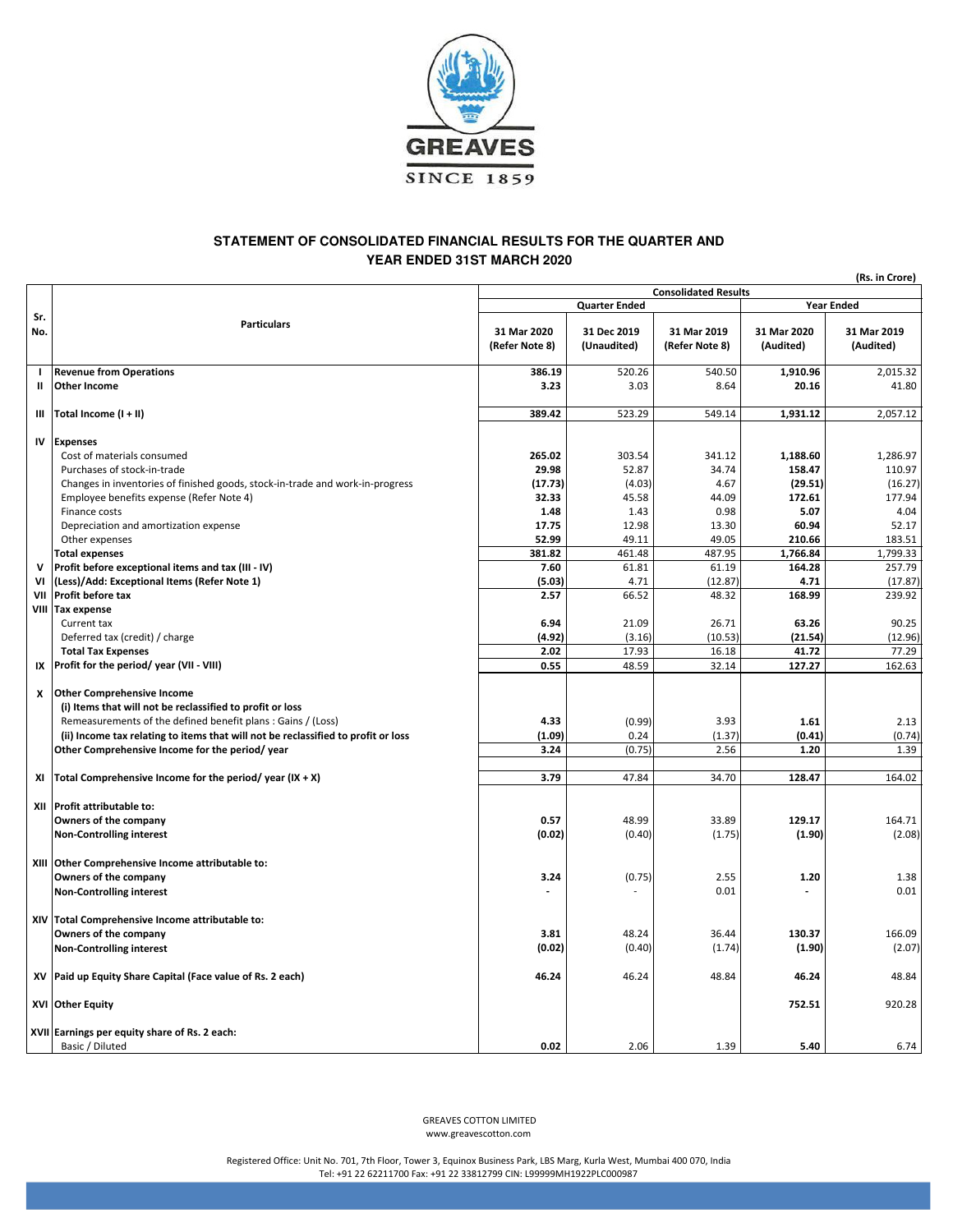

#### SEGMENT-WISE REVENUE, RESULTS AND CAPITAL EMPLOYED FOR THE QUARTER AND YEAR ENDED 31ST MARCH 2020

|     | (Rs. in Crore)                                                                                                                                                                           |                               |                                    |                                       |                                      |                                        |  |
|-----|------------------------------------------------------------------------------------------------------------------------------------------------------------------------------------------|-------------------------------|------------------------------------|---------------------------------------|--------------------------------------|----------------------------------------|--|
|     |                                                                                                                                                                                          | <b>Consolidated Results</b>   |                                    |                                       |                                      |                                        |  |
| Sr  | <b>Particulars</b>                                                                                                                                                                       |                               | <b>Quarter Ended</b>               | <b>Year Ended</b>                     |                                      |                                        |  |
| No. |                                                                                                                                                                                          | 31 Mar 2020<br>(Refer Note 8) | 31 Dec 2019<br>(Unaudited)         | 31 Mar 2019<br>(Refer Note 8)         | 31 Mar 2020<br>(Audited)             | 31 Mar 2019<br>(Audited)               |  |
|     | 1. Segment Revenue<br>a.Engines                                                                                                                                                          | 331.07                        | 445.60                             | 492.48                                | 1,668.99                             | 1,866.38                               |  |
|     | b.Electric Mobility                                                                                                                                                                      | 34.55                         | 39.22                              | 16.44                                 | 126.88                               | 35.36                                  |  |
|     | c.Others                                                                                                                                                                                 | 20.57                         | 35.44                              | 31.58                                 | 115.09                               | 113.58                                 |  |
|     |                                                                                                                                                                                          | 386.19                        | 520.26                             | 540.50                                | 1,910.96                             | 2,015.32                               |  |
|     | Less: Inter-Segment revenue                                                                                                                                                              |                               |                                    |                                       |                                      |                                        |  |
|     | Net sales/Income from operations                                                                                                                                                         | 386.19                        | 520.26                             | 540.50                                | 1,910.96                             | 2,015.32                               |  |
|     | 2. Segment Results<br>(Profit after exceptional items, before Tax, Interest & Finance<br>charges) (Refer Note 1)                                                                         |                               |                                    |                                       |                                      |                                        |  |
|     | a.Engines                                                                                                                                                                                | 31.67                         | 82.68                              | 82.08                                 | 248.42                               | 311.70                                 |  |
|     | b.Electric Mobility                                                                                                                                                                      | (9.42)                        | (5.08)                             | (5.29)                                | (24.61)                              | (7.75)                                 |  |
|     | c.Others<br>Total                                                                                                                                                                        | (5.29)<br>16.96               | 0.62<br>78.22                      | (1.03)<br>75.76                       | (2.81)<br>221.00                     | 3.87<br>307.82                         |  |
|     | Less: Unallocable Expenditure:<br>(i) Interest and Finance charges<br>(ii) Other expenditure (Net of Other Income)<br>(iii) Exceptional Items (Unallocable Segment)<br>Profit before Tax | (1.48)<br>(12.91)<br>2.57     | (1.43)<br>(16.00)<br>5.73<br>66.52 | (0.98)<br>(13.59)<br>(12.87)<br>48.32 | (5.07)<br>(57.70)<br>10.76<br>168.99 | (4.04)<br>(45.99)<br>(17.87)<br>239.92 |  |
|     | <b>3. SEGMENT ASSETS</b>                                                                                                                                                                 |                               |                                    |                                       |                                      |                                        |  |
|     | a.Engines<br>b.Electric Mobility<br>c.Others                                                                                                                                             |                               | 754.51<br>182.58<br>53.55          |                                       | 693.48<br>183.33<br>63.32            | 718.96<br>132.10<br>48.76              |  |
|     | Unallocable Assets                                                                                                                                                                       |                               | 990.64<br>262.89                   |                                       | 940.13<br>308.51                     | 899.82<br>546.87                       |  |
|     | Assets of Discontinued Operations                                                                                                                                                        |                               | 8.98                               |                                       |                                      | 8.98                                   |  |
|     | <b>TOTAL ASSETS</b>                                                                                                                                                                      |                               | 1,262.51                           |                                       | 1,248.64                             | 1,455.67                               |  |
|     | <b>4. SEGMENT LIABILITIES</b>                                                                                                                                                            |                               |                                    |                                       |                                      |                                        |  |
|     | a.Engines                                                                                                                                                                                |                               | 324.68                             |                                       | 309.89                               | 346.51                                 |  |
|     | b.Electric Mobility                                                                                                                                                                      |                               | 33.46                              |                                       | 39.51                                | 17.81                                  |  |
|     | c.Others                                                                                                                                                                                 |                               | 24.40                              |                                       | 18.00                                | 24.11                                  |  |
|     |                                                                                                                                                                                          |                               | 382.54                             |                                       | 367.40<br>82.49                      | 388.43<br>84.41                        |  |
|     | Unallocable Liabilities<br><b>TOTAL LIABILITIES</b>                                                                                                                                      |                               | 85.24<br>467.78                    |                                       | 449.89                               | 472.84                                 |  |
|     |                                                                                                                                                                                          |                               |                                    |                                       |                                      |                                        |  |

 GREAVES COTTON LIMITED www.greavescotton.com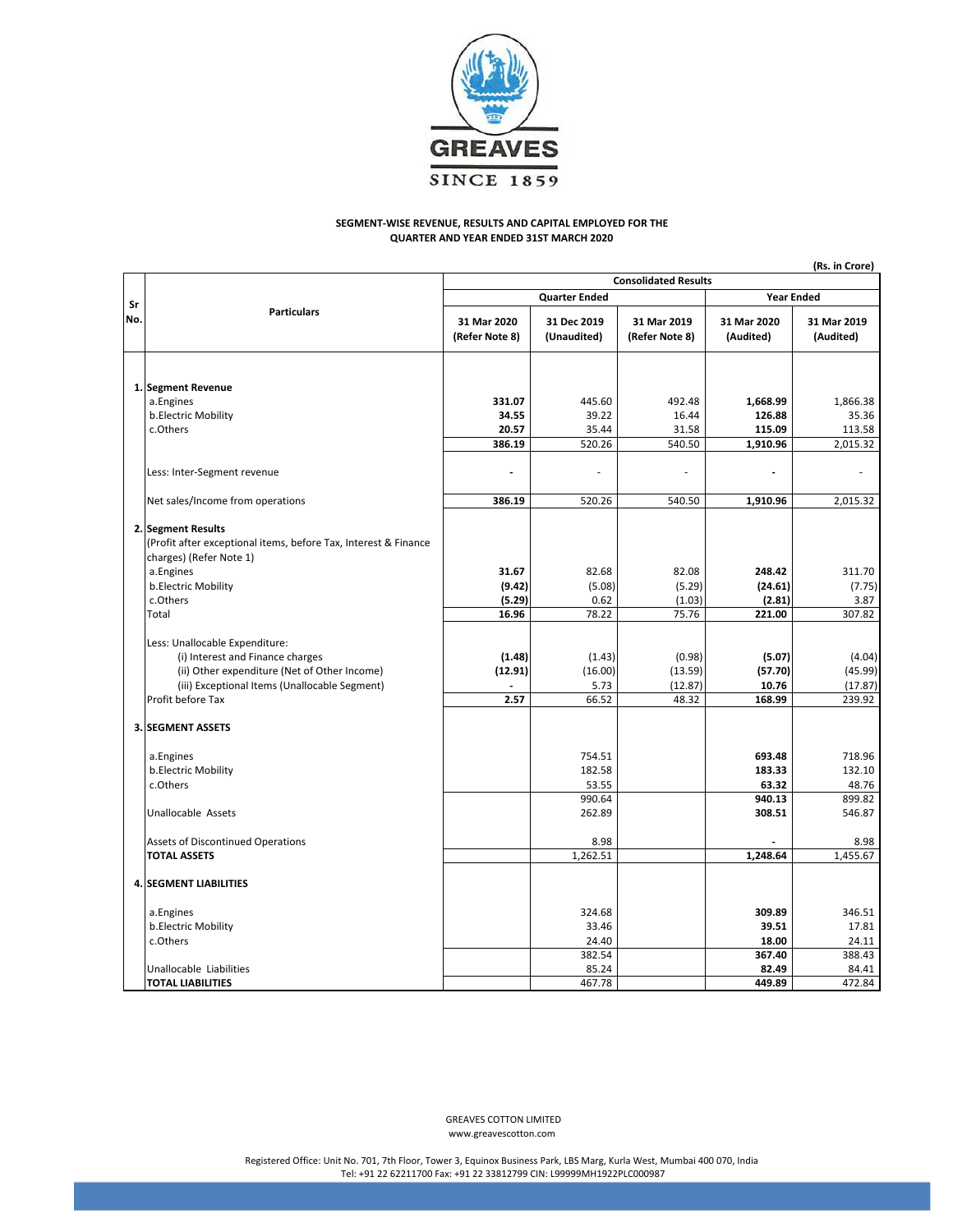

#### NOTES :

|                                                       |                               |                             |                               |                          | (Rs. in Crore)           |  |  |  |
|-------------------------------------------------------|-------------------------------|-----------------------------|-------------------------------|--------------------------|--------------------------|--|--|--|
|                                                       |                               | <b>Consolidated Results</b> |                               |                          |                          |  |  |  |
| 1. Exceptional Items constitute Income / (Expenses) : |                               | <b>Quarter Ended</b>        | <b>Year Ended</b>             |                          |                          |  |  |  |
|                                                       | 31 Mar 2020<br>(Refer Note 8) | 31 Dec 2019<br>(Unaudited)  | 31 Mar 2019<br>(Refer Note 8) | 31 Mar 2020<br>(Audited) | 31 Mar 2019<br>(Audited) |  |  |  |
| <b>ENGINE:</b>                                        |                               |                             |                               |                          |                          |  |  |  |
| <b>Employee Separation Cost</b>                       | (5.03)                        | (1.02)                      | ۰                             | (6.05)                   |                          |  |  |  |
| Sub-total                                             | (5.03)                        | (1.02)                      | ۰                             | (6.05)                   |                          |  |  |  |
| UNALLOCABLE:                                          |                               |                             |                               |                          |                          |  |  |  |
| Profit on sale of properties                          | ۰                             | 5.73                        | 2.63                          | 10.76                    | 2.63                     |  |  |  |
| Provision for Fixed deposit with IL&FS                | ۰                             | ۰                           | (15.50)                       |                          | (20.50)                  |  |  |  |
| Sub-total                                             | -                             | 5.73                        | (12.87)                       | 10.76                    | (17.87)                  |  |  |  |
|                                                       | (5.03)<br>Total               | 4.71                        | (12.87)                       | 4.71                     | (17.87)                  |  |  |  |

2. Statement of Assets and Liabilities:

|                                                                   | (Rs. in Crore)<br>Consolidated |                 |  |  |
|-------------------------------------------------------------------|--------------------------------|-----------------|--|--|
|                                                                   | As at                          | As at           |  |  |
|                                                                   | 31st March 2020                | 31st March 2019 |  |  |
|                                                                   |                                |                 |  |  |
| <b>ASSETS</b><br><b>Non-current assets</b>                        |                                |                 |  |  |
| (a) Property, Plant and Equipment                                 | 227.77                         | 239.37          |  |  |
| (b) Capital work - in - progress                                  | 12.08                          | 8.59            |  |  |
| (c) Goodwill                                                      | 29.84                          | 29.84           |  |  |
| (d) Right to use                                                  | 36.07                          |                 |  |  |
| (e) Investment Property                                           |                                | 3.46            |  |  |
| (f) Other Intangible assets                                       | 86.80                          | 66.00           |  |  |
| (g) Intangible assets under development                           | 56.49                          | 63.41           |  |  |
| (h) Financial Assets                                              |                                |                 |  |  |
| (i) Investments                                                   |                                |                 |  |  |
| Other investments                                                 | 0.03                           | 228.23          |  |  |
| (ii) Other Financial Assets                                       | 8.94                           | 9.88            |  |  |
| (i) Income Tax Assets (Net)                                       | 29.91                          | 23.26           |  |  |
| (j) Deferred tax assets (Net)                                     | 9.66                           | 1.55            |  |  |
| (k) Other non - current assets                                    | 37.07                          | 25.88           |  |  |
| <b>Total non-current assets</b>                                   | 534.66                         | 699.47          |  |  |
|                                                                   |                                |                 |  |  |
| <b>Current assets</b>                                             |                                |                 |  |  |
| (a) Inventories                                                   | 194.43                         | 133.76          |  |  |
| (b) Financial Assets                                              |                                |                 |  |  |
| (i) Other Investments                                             | 2.80                           | 191.33          |  |  |
| (ii) Trade receivables                                            | 254.99                         | 342.30          |  |  |
| (iii) Cash and cash equivalents                                   | 155.79                         | 40.14           |  |  |
| (iv) Bank balances other than (iii) above                         | 33.90                          | 4.75            |  |  |
| (v) Other financial asset                                         | 15.00                          | 10.68           |  |  |
| (c) Other current assets                                          | 57.07                          | 24.26           |  |  |
| <b>Total current assets</b>                                       | 713.98                         | 747.22          |  |  |
|                                                                   |                                |                 |  |  |
| Assets classified as held for sale                                |                                | 8.98            |  |  |
| <b>Total Assets</b>                                               | 1,248.64                       | 1,455.67        |  |  |
|                                                                   |                                |                 |  |  |
| <b>EQUITY AND LIABILITIES</b>                                     |                                |                 |  |  |
| <b>EQUITY</b>                                                     |                                |                 |  |  |
| (a) Equity share capital                                          | 46.24                          | 48.84           |  |  |
| (b) Other equity                                                  | 752.51                         | 920.28          |  |  |
| Equity attributable to the owners of the Company                  | 798.75                         | 969.12          |  |  |
| <b>Non-Controlling interest</b>                                   |                                | 13.71           |  |  |
| <b>Total Equity</b>                                               | 798.75                         | 982.83          |  |  |
|                                                                   |                                |                 |  |  |
| <b>LIABILITIES</b>                                                |                                |                 |  |  |
| <b>Non-current liabilities</b>                                    |                                |                 |  |  |
| (a) Financial liabilities                                         |                                |                 |  |  |
| (i) Borrowings                                                    |                                | 5.27            |  |  |
| (ii) Lease liabilities                                            | 14.46                          |                 |  |  |
| (iii) Other financial liabilities                                 | 0.37                           | 4.13            |  |  |
| (b) Provisions                                                    | 1.34                           | 0.51            |  |  |
| (c) Deferred tax liabilities (Net)                                | 9.01                           | 22.49           |  |  |
| (d) Other non - current liabilities                               | 24.48                          | 14.78           |  |  |
| <b>Total non-current liabilities</b>                              | 49.66                          | 47.18           |  |  |
|                                                                   |                                |                 |  |  |
| <b>Current liabilities</b>                                        |                                |                 |  |  |
| (a) Financial Liabilities                                         |                                |                 |  |  |
| (i) Borrowings                                                    | 9.57                           | 5.86            |  |  |
| (ii) Trade payables                                               |                                |                 |  |  |
| - Total outstanding dues of Micro Enterprises and Small           |                                |                 |  |  |
| Enterprises                                                       | 31.15                          | 32.40           |  |  |
| - Total outstanding dues of creditor's other than Micro           |                                |                 |  |  |
| <b>Enterprises and Small Enterprises</b>                          | 267.50                         | 291.67          |  |  |
| (iii) Lease liabilities                                           | 3.95                           |                 |  |  |
| (iv) Other financial liabilities                                  | 39.98                          | 38.75           |  |  |
| (b) Provisions                                                    | 24.67                          | 20.47           |  |  |
|                                                                   |                                | 5.26            |  |  |
|                                                                   |                                |                 |  |  |
| (c) Current Income Tax Liabilities (Net)                          | 5.26                           |                 |  |  |
| (d) Other current liabilities<br><b>Total current liabilities</b> | 18.15<br>400.23                | 31.25<br>425.66 |  |  |
|                                                                   |                                |                 |  |  |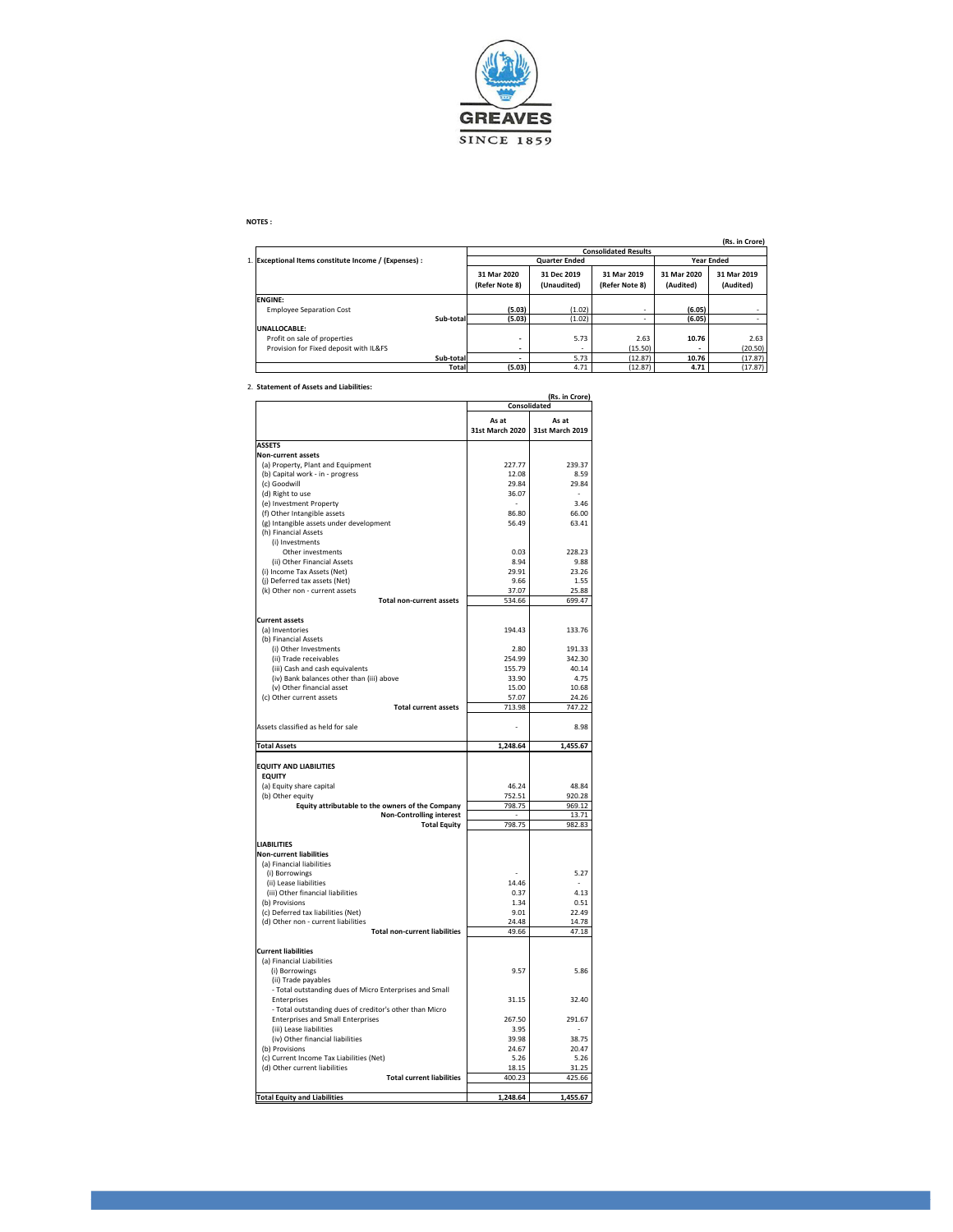

#### 3. Cash flow statement:

|                                                             |                                      | (Rs. in Crore)<br>Consolidated       |
|-------------------------------------------------------------|--------------------------------------|--------------------------------------|
|                                                             | Year ended<br><b>31st March 2020</b> | Year ended<br><b>31st March 2019</b> |
| Cash flows from operating activities                        |                                      |                                      |
| Profit for the year (after tax)                             | 127.27                               | 162.63                               |
| Adjustments for:                                            |                                      |                                      |
| Income tax expense                                          | 41.72                                | 77.29                                |
| Finance costs                                               | 5.07                                 | 4.04                                 |
| Interest income                                             | (8.43)                               | (3.09)                               |
| Dividend income                                             | (0.01)                               | (0.01)                               |
| Loss /(Profit) on sale of property, plant & equipment (Net) | 0.27                                 | (0.42)                               |
| Asset under development discarded                           | 3.93                                 |                                      |
| Profit on sale of property, plant & equipment (exceptional  | (10.76)                              | (2.63)                               |
| item)                                                       |                                      |                                      |
| Fair value gain on investments (Including realised gain)    | (4.90)                               | (30.98)                              |
| <b>ESOP Expenses</b>                                        | 0.35                                 |                                      |
| Depreciation and amortisation expenses                      | 60.94                                | 52.17                                |
| Provision for fixed deposit with IL&FS (exceptional item)   |                                      | 20.50                                |
| Unrealised foreign exchange (gain) / loss                   | (0.90)                               | 0.85                                 |
| Operating profit before working capital changes             | 214.55                               | 280.35                               |
| Adjustment for movements in working capital:                |                                      |                                      |
| Trade receivables                                           | 87.83                                | (86.97)                              |
| Inventories                                                 | (60.67)                              | (17.38)                              |
| Other assets                                                | (42.87)                              | (3.11)                               |
| Trade payables                                              | (25.55)                              | 49.54                                |
| Provisions                                                  | 6.64                                 | (3.43)                               |
| Other liabilities                                           | (7.93)                               | 17.86                                |
| Cash generated from operations                              | 172.00                               | 236.86                               |
| Less: Income taxes paid                                     | (70.37)                              | (91.52)                              |
| Net cash generated from operating activities (A)            | 101.63                               | 145.34                               |
| Cash flows from investing activities                        |                                      |                                      |
| Payments for purchase of property, plant and equipment and  |                                      |                                      |
| capital work-in-progress                                    | (36.58)                              | (31.11)                              |
| Payments for purchase of intangible assets                  | (39.22)                              | (45.56)                              |
| Proceeds from disposal of property, plant and equipment     | 14.54                                | 3.59                                 |
| (Purchase) / (reinvestment) of financial assets             | (1, 178.12)                          | (1,378.74)                           |
| Proceeds on sale of financial assets                        | 1,599.75                             | 1,495.84                             |
| Inter corporate deposits placed                             |                                      | (100.85)                             |
| Inter corporate deposit matured                             |                                      | 135.35                               |
| Bank deposits placed                                        | (30.00)                              | (0.80)                               |
| Bank deposits matured                                       | 0.80                                 |                                      |
| Interest received                                           | 6.35                                 | 4.62                                 |
| Purchase consideration paid on acquisition of subsidiary    | (82.50)                              | (46.90)                              |
| Dividend from current investments                           | 0.01                                 | 0.01                                 |
| Net cash generated from investing activities (B)            | 255.03                               | 35.45                                |
|                                                             |                                      |                                      |
| Cash flows from financing activities                        |                                      |                                      |
| <b>Repayment of Borrowings</b>                              | (1.56)                               | (7.87)                               |
| Payments towards buy back of shares                         | (227.50)                             |                                      |
| Filing fees paid to SEBI on buy-back of shares              | (1.15)                               |                                      |
| Payment made towards Listing Fees                           | (1.14)                               |                                      |
| Dividends paid (including tax)                              |                                      | (161.92)                             |
| Interest paid                                               | (3.48)                               | (4.04)                               |
| Payment made towards lease liabilities                      | (6.18)                               |                                      |
| Net cash used in financing activities (C)                   | (241.01)                             | (173.83)                             |
|                                                             |                                      |                                      |
| Net increase in cash and cash equivalents (A+B+C)           | 115.65                               | 6.96                                 |
| On acquisition through business combination                 |                                      | 3.03                                 |
| Cash and cash equivalents at the beginning of the year      | 40.14                                | 30.15                                |
| Cash and cash equivalents at the end of the year            | 155.79                               | 40.14                                |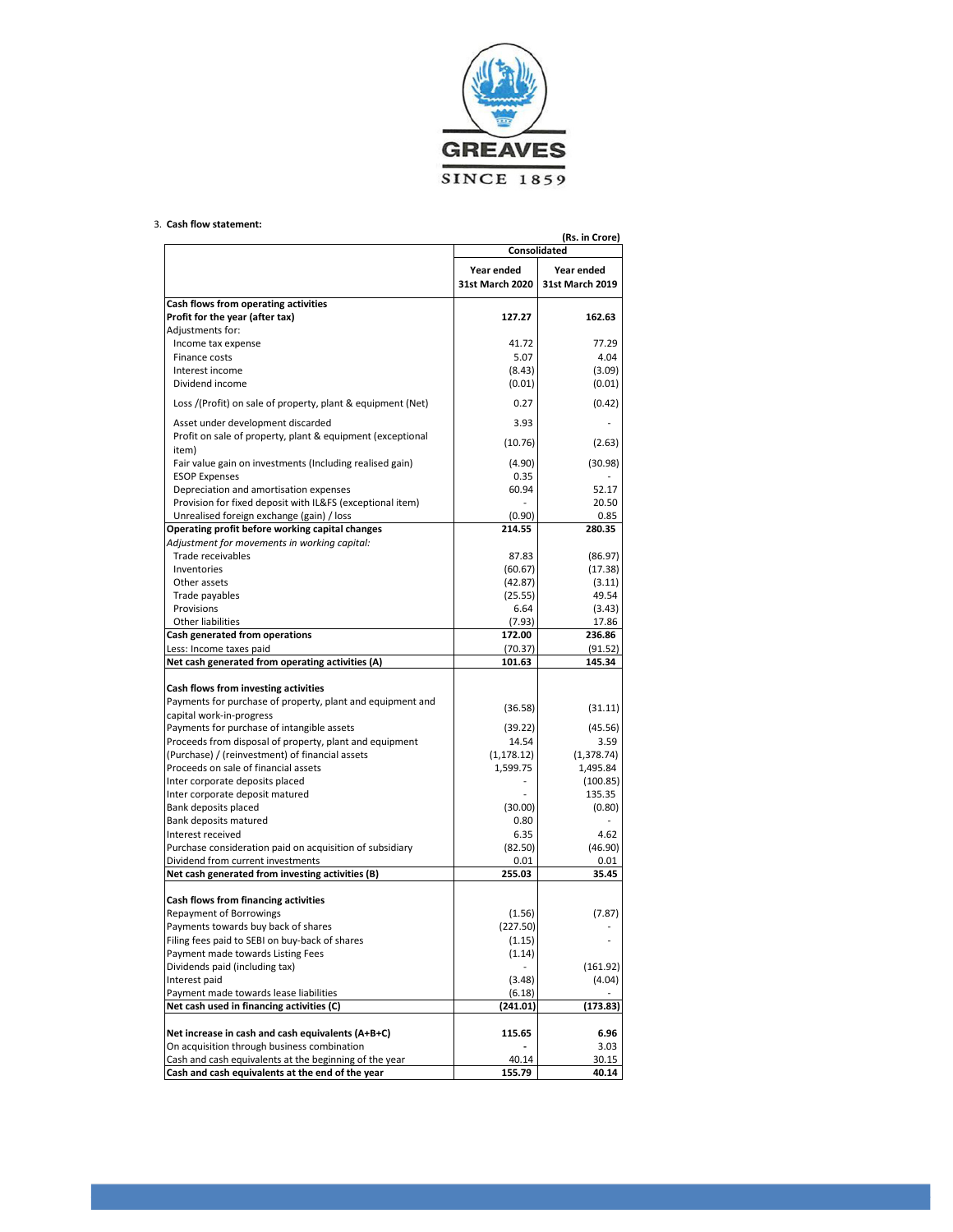

- 4. During the quarter, the company has done the reassessment of the performance incentives payout for its employees, accordingly the excess provision of Rs.10.70 crore has been reversed.
- 5. In accordance with Ind AS 108 'Operating Segments', segment information has been given in the consolidated financial results of the company and therefore, no separate disclosure on segment information is given in standalone financial results.
- 6. In assessing the recoverability of assets such as goodwill, intangible assets, inventories, trade receivables and other assets, based on current indicators of future economic conditions the Company expects to recover the carrying amounts of its assets. The impact of the global health pandemic, COVID 19, may be different from that presently estimated and would be recognised in the financial statements when material changes to economic conditions arise.
- 7. In accordance with the requirements of Regulation 33 of the SEBI (Listing and Other Disclosure requirements) Regulations, 2015, the Statutory Auditors have performed an audit of the consolidated financial results of the Company for the financial year ended 31st March 2020 and limited review for quarter ended 31st March 2020. There are no qualification in the audit reports issued.
- 8. The consolidated figures for the 3 months ended 31st March 2020 and corresponding 3 months ended 31st March 2019 are the balancing figures between the audited consolidated figures in respect of full financial year and the year to date consolidated figures upto the third quarter of the respective financial years. The consolidated figures for the quarter ended 31st March 2019 is not subjected to limited review being first year of adoption of consolidated quarterly results. The above figures are approved by the Parent's Board of Directors.
- 9. The figures for the corresponding previous period have been regrouped wherever necessary, to make them comparable with the figures of the current period.
- 10. The above financial results were reviewed by the Audit Committee and thereafter approved by the Board of Directors on 5th June 2020.



Place : Mumbai (NAGESH BASAVANHALLI) Date : 5th June 2020 MANAGING DIRECTOR & CEO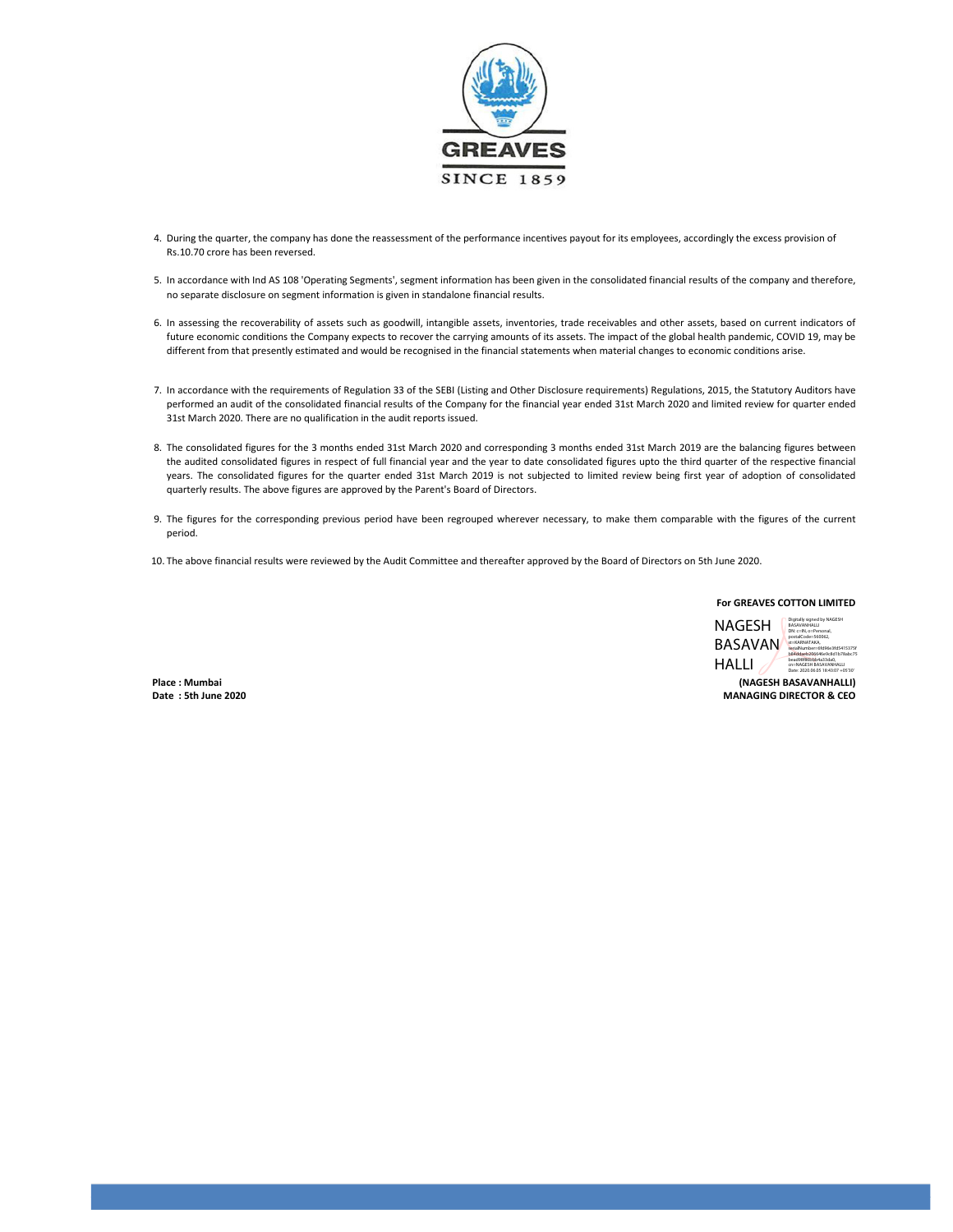**Chartered Accountants** Indiabulls Finance Centre Tower 3,  $27^{\text{th}}$  -  $32^{\text{nd}}$  Floor Senapati Bapat Marg Prabhadevi (West) Mumbai - 400 013 Maharashtra, India Tel: +91 22 6185 4000 Fax: +91 22 6185 4001

## **INDEPENDENT AUDITOR'S REPORT ON AUDIT OF ANNUAL STANDALONE** FINANCIAL RESULTS AND REVIEW OF QUARTERLY FINANCIAL RESULTS

#### TO THE BOARD OF DIRECTORS OF **GREAVES COTTON I IMITED**

# **Opinion and Conclusion**

We have (a) audited the Standalone Financial Results for the year ended March 31, 2020 and (b) reviewed the Standalone Financial Results for the quarter ended March 31, 2020 (refer 'Other Matters' section below), which were subject to limited review by us, both included in the accompanying "Statement of Standalone Financial Results for the Quarter and Year Ended March  $31$ ,  $2020''$  of Greaves Cotton Limited ("the Company"), ("the Statement"), being submitted by the Company pursuant to the requirements of Regulation 33 of the SEBI (Listing Obligations and Disclosure Requirements) Regulations, 2015, as amended ("the Listing Regulations").

# (a) Opinion on Annual Financial Results

In our opinion and to the best of our information and according to the explanations given to us, the Standalone Financial Results for the year ended March 31, 2020:

- i. is presented in accordance with the requirements of Regulation 33 of the SEBI (Listing Obligations and Disclosure Requirements) Regulations, 2015, as amended; and
- ii. gives a true and fair view in conformity with the recognition and measurement principles laid down in the Indian Accounting Standards and other accounting principles generally accepted in India of the net profit and total comprehensive income and other financial information of the Company for the year then ended.

#### (b) Conclusion on Unaudited Standalone Financial Results for the quarter ended March 31, 2020

With respect to the Standalone Financial Results for the quarter ended March 31, 2020, based on our review conducted as stated in paragraph (b) of Auditor's Responsibilities section below, nothing has come to our attention that causes us to believe that the Standalone Financial Results for the quarter ended March 31, 2020, prepared in accordance with the recognition and measurement principles laid down in the Indian Accounting Standards and other accounting principles generally accepted in India, has not disclosed the information required to be disclosed in terms of Requlation 33 of the SEBI (Listing Obligations and Disclosure Requirements) Regulations, 2015, as amended, including the manner in which it is to be disclosed, or that it contains any material misstatement.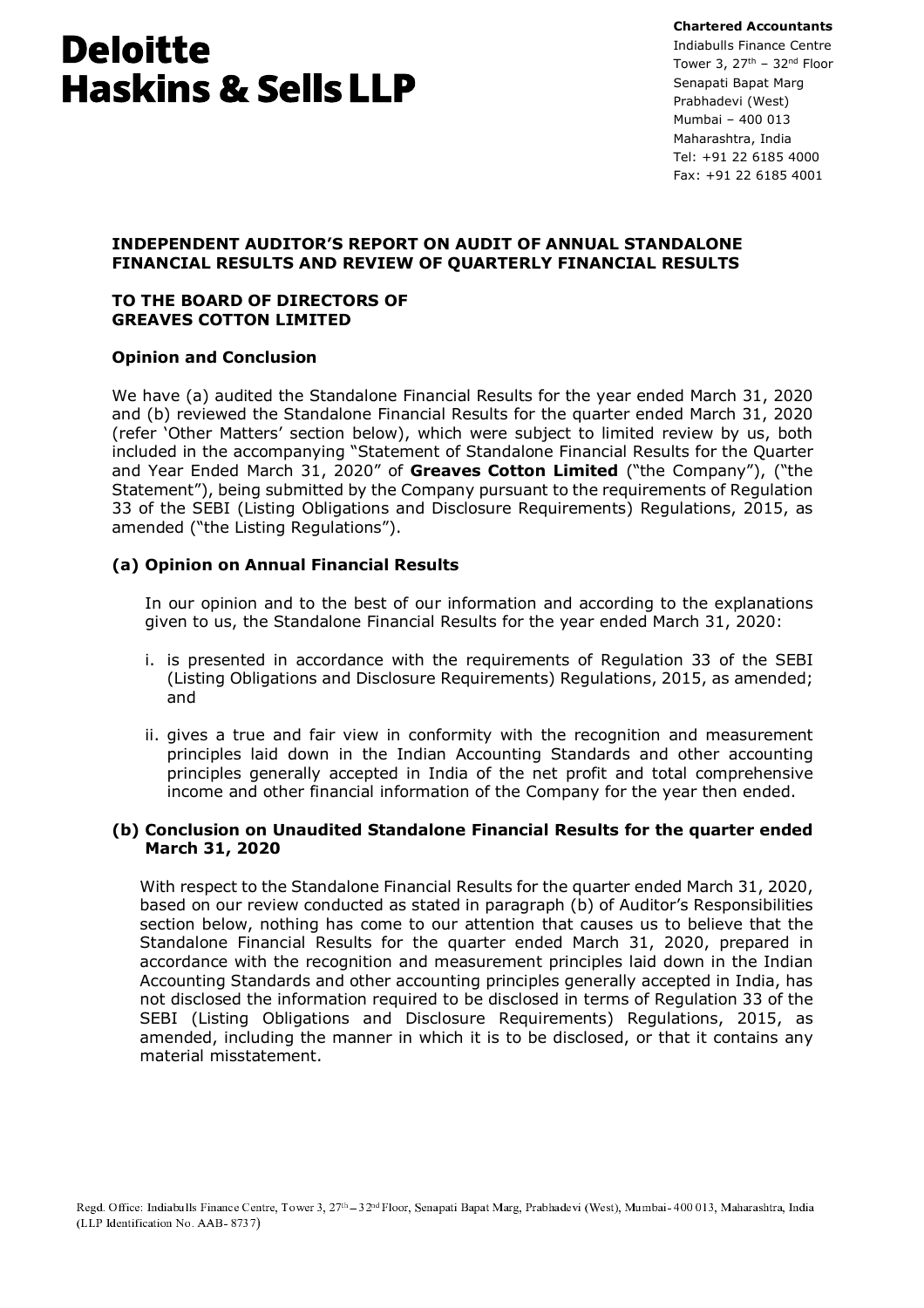#### Basis for Opinion on the Audited Standalone Financial Results for the year ended **March 31, 2020**

We conducted our audit in accordance with the Standards on Auditing ("SAs") specified under Section 143(10) of the Companies Act, 2013 ("the Act"). Our responsibilities under those Standards are further described in paragraph (a) of Auditor's Responsibilities section below. We are independent of the Company in accordance with the Code of Ethics issued by the Institute of Chartered Accountants of India ("the ICAI") together with the ethical requirements that are relevant to our audit of the Standalone Financial Results for the year ended March 31, 2020 under the provisions of the Act and the Rules thereunder, and we have fulfilled our other ethical responsibilities in accordance with these requirements and the ICAI's Code of Ethics. We believe that the audit evidence obtained by us is sufficient and appropriate to provide a basis for our audit opinion.

#### **Management's Responsibilities for the Statement**

This Statement which includes the Standalone Financial Results is the responsibility of the Company's Board of Directors and has been approved by them for the issuance. The Standalone Financial Results for the year ended March 31, 2020 has been compiled from the related audited standalone financial statements. This responsibility includes the preparation and presentation of the Standalone Financial Results for the quarter and year ended March 31, 2020 that give a true and fair view of the net profit and other comprehensive income and other financial information in accordance with the recognition and measurement principles laid down in the Indian Accounting Standards prescribed under Section 133 of the Act read with relevant rules issued thereunder and other accounting principles generally accepted in India and in compliance with Regulation 33 of the Listing Regulations. This responsibility also includes maintenance of adequate accounting records in accordance with the provisions of the Act for safeguarding the assets of the Company and for preventing and detecting frauds and other irregularities; selection and application of appropriate accounting policies; making judgments and estimates that are reasonable and prudent; and the design, implementation and maintenance of adequate internal financial controls that were operating effectively for ensuring the accuracy and completeness of the accounting records, relevant to the preparation and presentation of the Standalone Financial Results that give a true and fair view and is free from material misstatement, whether due to fraud or error.

In preparing the Standalone Financial Results, the Board of Directors are responsible for assessing the Company's ability, to continue as a going concern, disclosing, as applicable, matters related to going concern and using the going concern basis of accounting unless the Board of Directors either intends to liquidate the Company or to cease operations, or has no realistic alternative but to do so.

The Board of Directors are also responsible for overseeing the financial reporting process of the Company.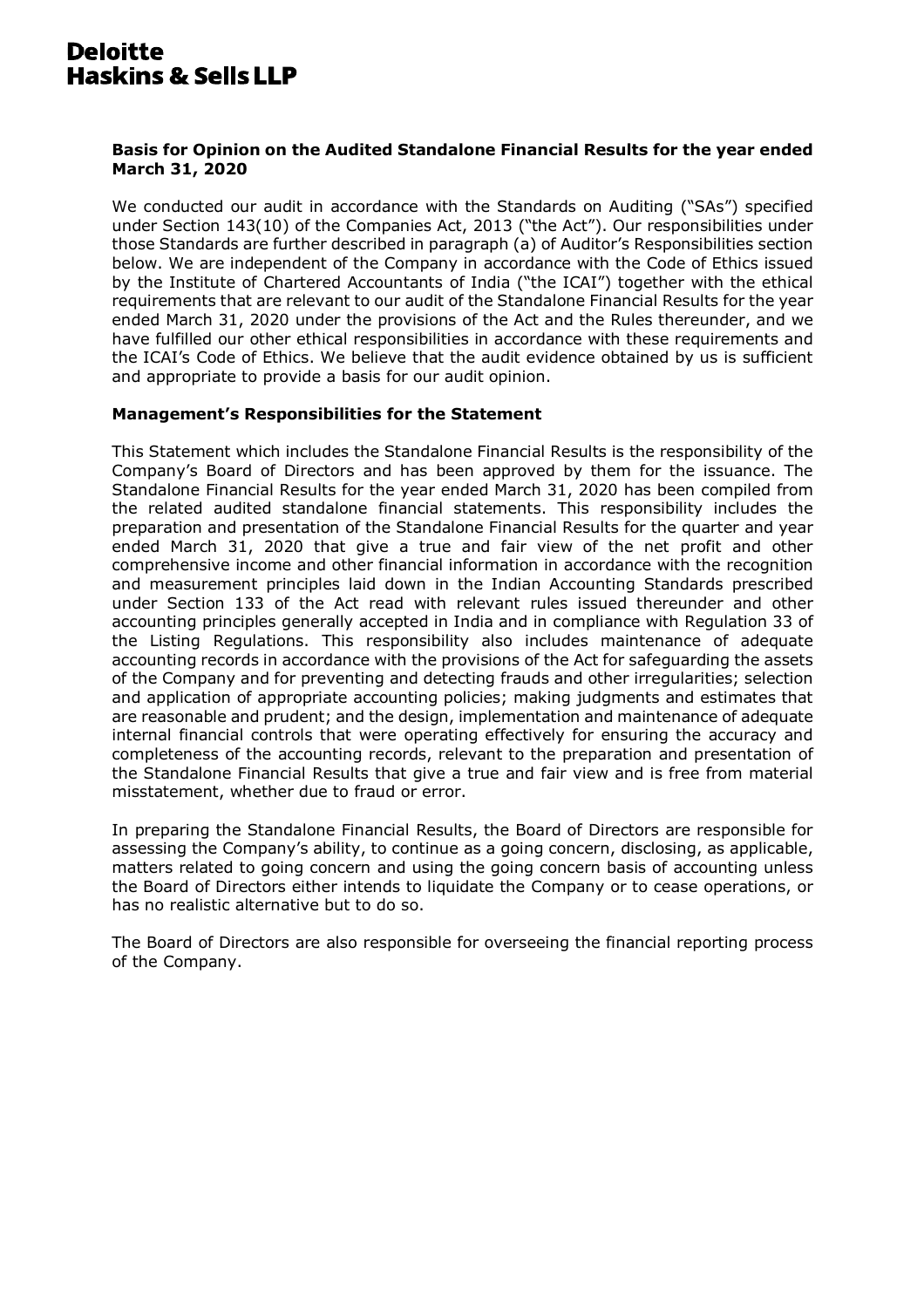# **Auditor's Responsibilities**

#### (a) Audit of the Standalone Financial Results for the year ended March 31, 2020

Our objectives are to obtain reasonable assurance about whether the Standalone Financial Results for the year ended March 31, 2020 as a whole is free from material misstatement, whether due to fraud or error, and to issue an auditor's report that includes our opinion. Reasonable assurance is a high level of assurance, but is not a quarantee that an audit conducted in accordance with SAs will always detect a material misstatement when it exists. Misstatements can arise from fraud or error and are considered material if, individually or in the aggregate, they could reasonably be expected to influence the economic decisions of users taken on the basis of this Standalone Financial Results.

As part of an audit in accordance with SAs, we exercise professional judgment and maintain professional skepticism throughout the audit. We also:

- Identify and assess the risks of material misstatement of the Annual Standalone Financial Results, whether due to fraud or error, design and perform audit procedures responsive to those risks, and obtain audit evidence that is sufficient and appropriate to provide a basis for our opinion. The risk of not detecting a material misstatement resulting from fraud is higher than for one resulting from error, as fraud may involve collusion, forgery, intentional omissions, misrepresentations, or the override of internal control.
- Obtain an understanding of internal control relevant to the audit in order to design audit procedures that are appropriate in the circumstances, but not for the purpose of expressing an opinion on the effectiveness of the Company's internal control.
- Evaluate the appropriateness of accounting policies used and the reasonableness of accounting estimates made by the Board of Directors.
- Evaluate the appropriateness and reasonableness of disclosures made by the Board of Directors in terms of the requirements specified under Regulation 33 of the Listing Regulations.
- Conclude on the appropriateness of the Board of Directors' use of the going concern basis of accounting and, based on the audit evidence obtained, whether a material uncertainty exists related to events or conditions that may cast significant doubt on the ability of the Company to continue as a going concern. If we conclude that a material uncertainty exists, we are required to draw attention in our auditor's report to the related disclosures in the Statement or, if such disclosures are inadequate, to modify our opinion. Our conclusions are based on the audit evidence obtained up to the date of our auditor's report. However, future events or conditions may cause the Company to cease to continue as a going concern.
- Evaluate the overall presentation, structure and content of the Annual Standalone Financial Results, including the disclosures, and whether the Annual Standalone Financial Results represent the underlying transactions and events in a manner that achieves fair presentation.
- Obtain sufficient appropriate audit evidence regarding the Annual Standalone Financial Results of the Company to express an opinion on the Annual Standalone Financial Results.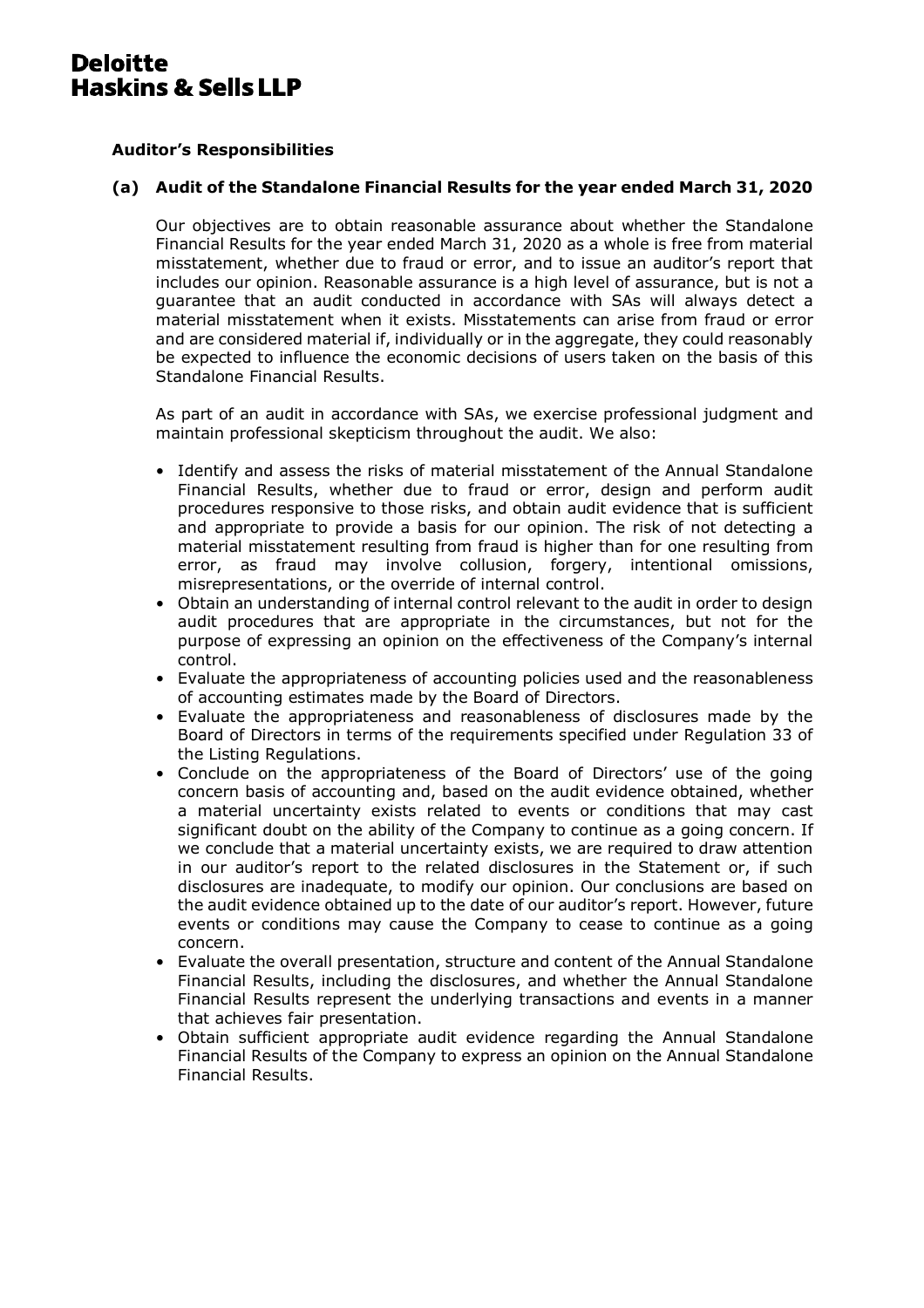Materiality is the magnitude of misstatements in the Annual Standalone Financial Results that, individually or in aggregate, makes it probable that the economic decisions of a reasonably knowledgeable user of the Annual Standalone Financial Results may be influenced. We consider quantitative materiality and qualitative factors in (i) planning the scope of our audit work and in evaluating the results of our work; and (ii) to evaluate the effect of any identified misstatements in the Annual Standalone Financial Results.

We communicate with those charged with governance regarding, among other matters, the planned scope and timing of the audit and significant audit findings including any significant deficiencies in internal control that we identify during our audit.

We also provide those charged with governance with a statement that we have complied with relevant ethical requirements regarding independence, and to communicate with them all relationships and other matters that may reasonably be thought to bear on our independence, and where applicable, related safequards.

## (b) Review of the Standalone Financial Results for the quarter ended March 31, 2020

We conducted our review of the Standalone Financial Results for the quarter ended March 31, 2020 in accordance with the Standard on Review Engagements ("SRE") 2410 'Review of Interim Financial Information Performed by the Independent Auditor of the Entity', issued by the ICAI. A review of interim financial information consists of making inguiries, primarily of the Company's personnel responsible for financial and accounting matters, and applying analytical and other review procedures. A review is substantially less in scope than an audit conducted in accordance with SAs specified under section 143(10) of the Act and consequently does not enable us to obtain assurance that we would become aware of all significant matters that might be identified in an audit. Accordingly, we do not express an audit opinion.

# **Other Matters**

- On account of the COVID-19 related lockdown restrictions, management was able to perform year end physical verification of inventories, only at certain select locations on a sample basis, subsequent to the year end. Also we were not able to physically observe the stock verification, where carried out by the management. Consequently, we have performed alternate procedures to audit the existence of inventory as per the guidance provided in SA-501 "Audit Evidence - Specific Considerations for Selected Items" and have obtained sufficient appropriate audit evidence to issue our unmodified opinion on these Standalone Financial Results. Our report on the Statement is not modified in respect of this matter.
- As stated in Note 8 of the Statement, the figures for the corresponding quarter ended March 31, 2019 are the balancing figures between the annual audited figures for the year then ended and the year to date figures for the 9 months period ended December 31, 2018. We have not issued a separate limited review report on the results and figures for the quarter ended March 31, 2019. Our report on the Statement is not modified in respect of this matter.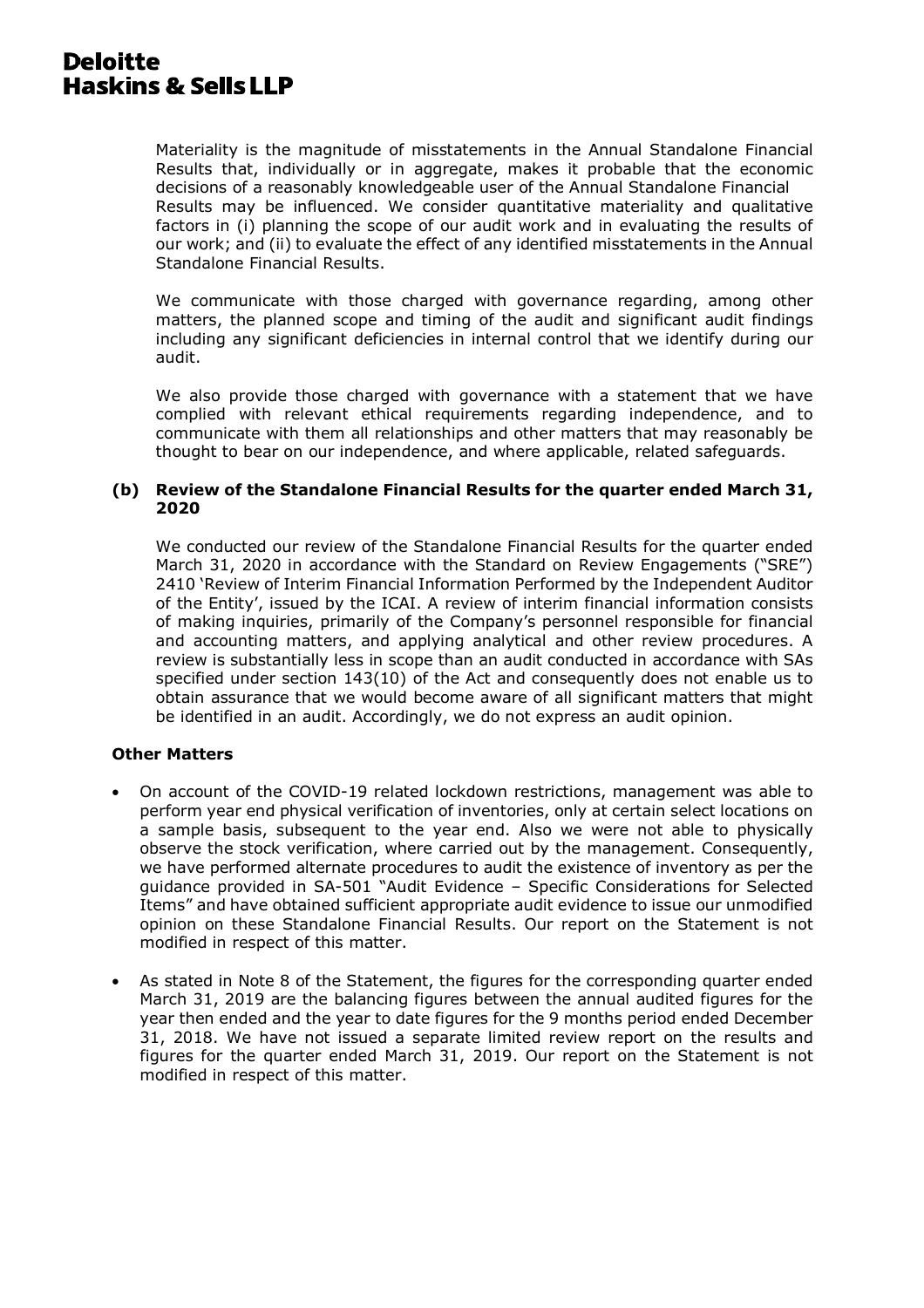• The Statement includes the results for the Quarter ended Month 31, 2020 being the balancing figure between audited figures in respect of the full financial year and the published year to date figures up to the third quarter of the current financial year which were subject to limited review by us. Our report on the Statement is not modified in respect of this matter.

> For DELOITTE HASKINS & SELLS LLP **Chartered Accountants** (Firm's Registration No. 117366W/W-100018)

Romm

Rupen K. Bhatt Partner (Membership No.46930) (UDIN: 20046930AAAACA8744)

Place: MUMBAI Date: 5<sup>th</sup> June, 2020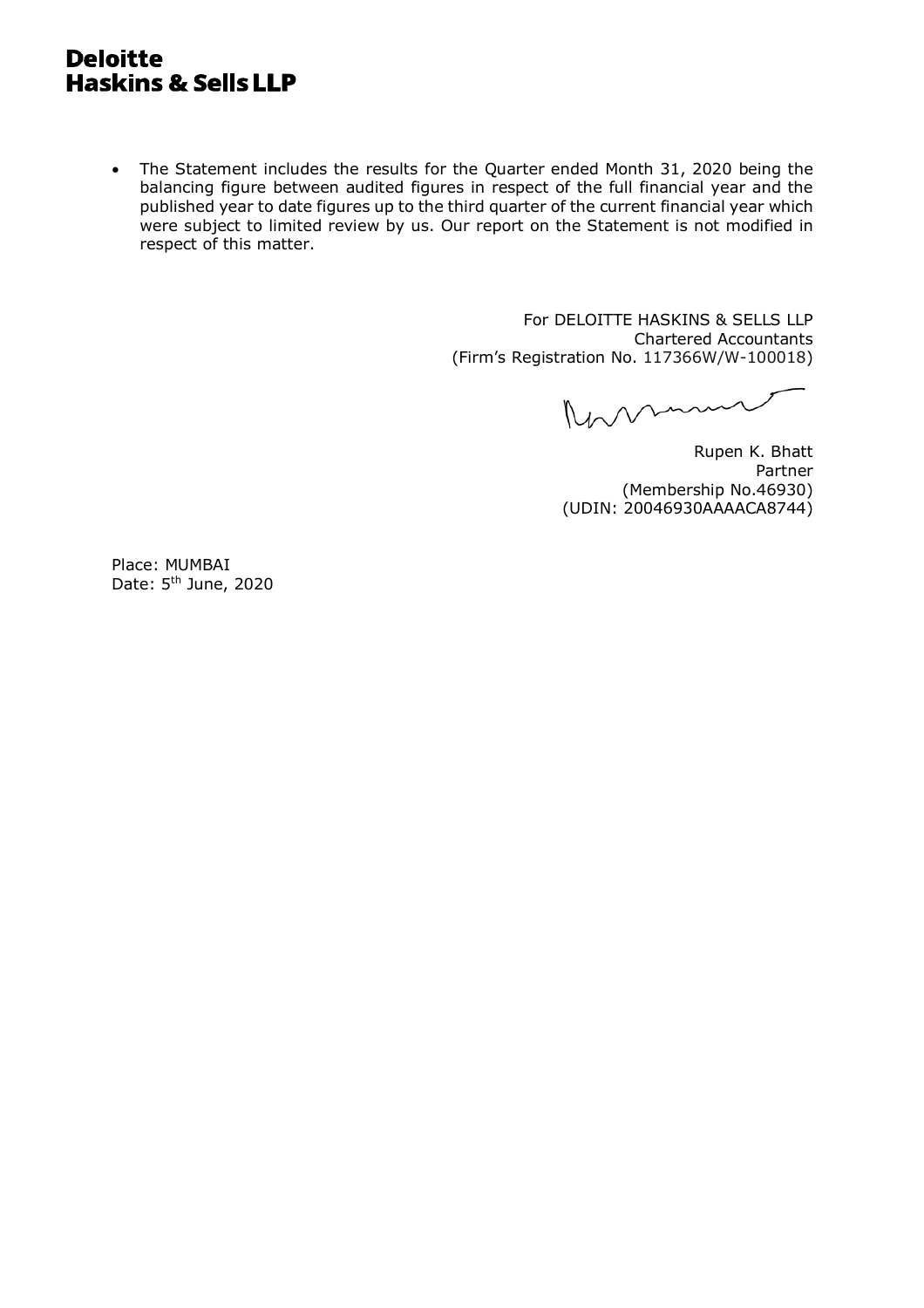**Chartered Accountants** Indiabulls Finance Centre Tower 3,  $27^{\text{th}}$  -  $32^{\text{nd}}$  Floor Senapati Bapat Marg Prabhadevi (West) Mumbai - 400 013 Maharashtra, India Tel: +91 22 6185 4000 Fax: +91 22 6185 4001

# **INDEPENDENT AUDITOR'S REPORT ON AUDIT OF ANNUAL CONSOLIDATED** FINANCIAL RESULTS AND REVIEW OF QUARTERLY FINANCIAL RESULTS

## TO THE BOARD OF DIRECTORS OF **GREAVES COTTON LIMITED**

# **Opinion and Conclusion**

We have (a) audited the Consolidated Financial Results for the year ended March 31, 2020 and (b) reviewed the Consolidated Financial Results for the quarter ended March 31, 2020 (refer 'Other Matters' section below), which were subject to limited review by us, both included in the accompanying "Statement of Consolidated Financial Results for the Quarter and Year Ended March 31, 2020" of GREAVES COTTON LIMITED ("the Parent") and its subsidiaries (the Parent and its subsidiaries together referred to as "the Group"), for the quarter and year ended March 31, 2020, ("the Statement") being submitted by the Parent pursuant to the requirements of Requlation 33 of the SEBI (Listing Obligations and Disclosure Requirements) Regulations, 2015, as amended ("the Listing Regulations").

# (a) Opinion on Annual Consolidated Financial Results

In our opinion and to the best of our information and according to the explanations given to us, and based on the consideration of the audit reports of the subsidiaries referred to in Other Matters section below, the Consolidated Financial Results for the year ended March 31, 2020:

includes the results of the following entities:  $(i)$ Parent:

> 1. Greaves Cotton Limited Subsidiaries:

- 2. Ampere Vehicles Private Limited
- 3. Greaves Leasing Finance Limited and
- 4 Dee Greaves Limited
- $(ii)$ is presented in accordance with the requirements of Regulation 33 of the SEBI (Listing Obligations and Disclosure Requirements) Regulations, 2015, as amended; and
- (iii) gives a true and fair view in conformity with the recognition and measurement principles laid down in the Indian Accounting Standards and other accounting principles generally accepted in India of the consolidated net profit and consolidated total comprehensive income and other financial information of the Group for the year ended March 31, 2020.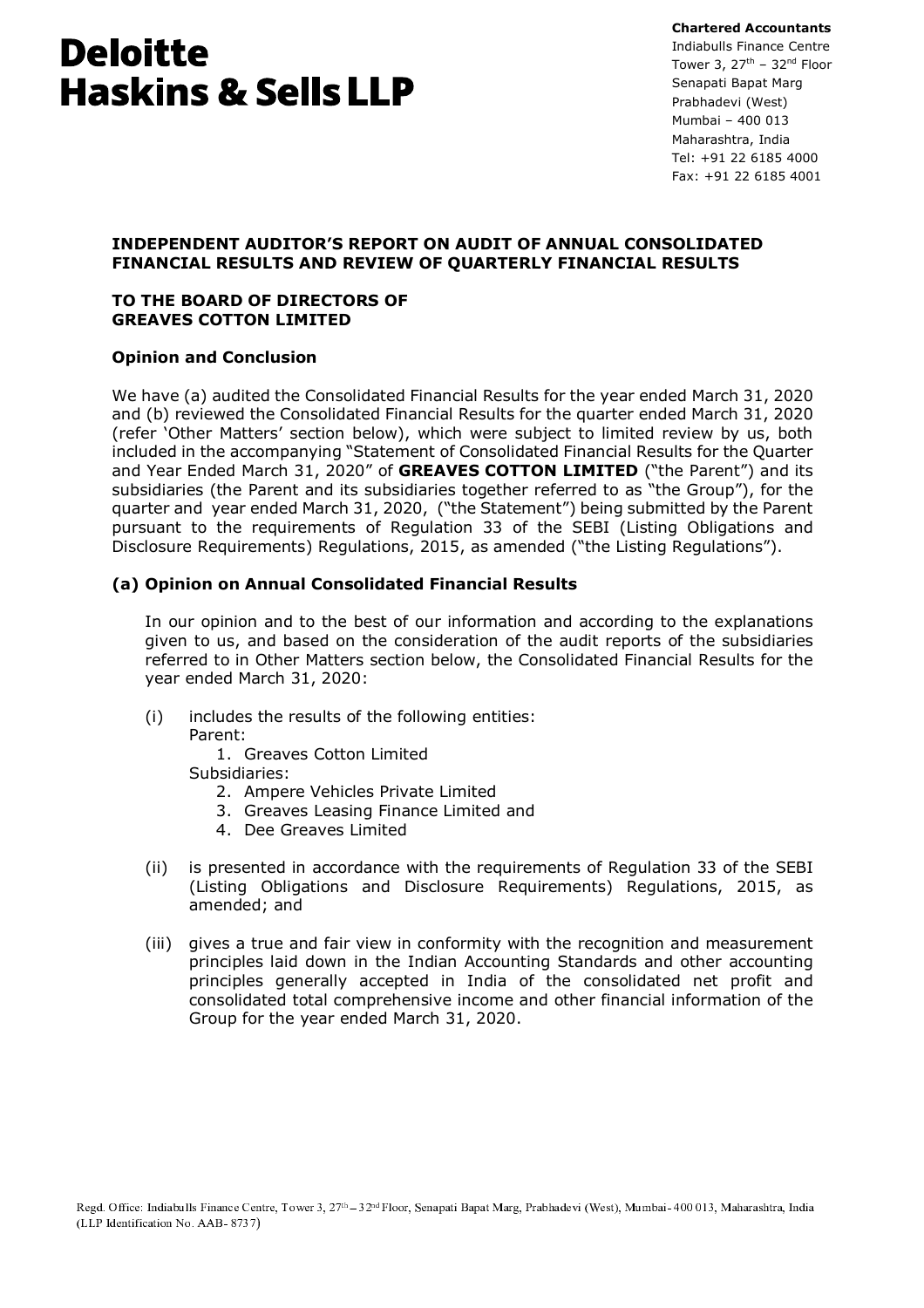## (b) Conclusion on Unaudited Consolidated Financial Results for the quarter ended March 31, 2020

With respect to the Consolidated Financial Results for the quarter ended March 31, 2020, based on our review conducted and procedures performed as stated in paragraph (b) of Auditor's Responsibilities section below and based on the consideration of the audit reports for the year ended March 31, 2020 of the other auditors referred to in Other Matters section below, nothing has come to our attention that causes us to believe that the Consolidated Financial Results for the quarter ended March 31, 2020, prepared in accordance with the recognition and measurement principles laid down in the Indian Accounting Standards and other accounting principles generally accepted in India, has not disclosed the information required to be disclosed in terms of Regulation 33 of the SEBI (Listing Obligations and Disclosure Requirements) Regulations, 2015, as amended, including the manner in which it is to be disclosed, or that it contains any material misstatement.

#### Basis for Opinion on the Audited Consolidated Financial Results for the vear ended March 31, 2020

We conducted our audit in accordance with the Standards on Auditing ("SAs") specified under Section 143(10) of the Companies Act, 2013 ("the Act"). Our responsibilities under those Standards are further described in paragraph (a) of Auditor's Responsibilities section below. We are independent of the Group in accordance with the Code of Ethics issued by the Institute of Chartered Accountants of India ("ICAI") together with the ethical requirements that are relevant to our audit of the Consolidated Financial Results for the year ended March 31, 2020 under the provisions of the Act and the Rules thereunder, and we have fulfilled our other ethical responsibilities in accordance with these requirements and the ICAI's Code of Ethics. We believe that the audit evidence obtained by us and the audit evidence obtained by the other auditors in terms of their reports referred to in Other Matters section below, is sufficient and appropriate to provide a basis for our audit opinion.

#### Management's Responsibilities for the Statement

This Statement, which includes the Consolidated Financial Results is the responsibility of the Parent's Board of Directors and has been approved by them for the issuance. The Consolidated Financial Results for the year ended March 31, 2020, has been compiled from the related audited consolidated financial statements. This responsibility includes the preparation and presentation of the Consolidated Financial Results for the quarter and year ended March 31, 2020 that give a true and fair view of the consolidated net profit and consolidated other comprehensive income and other financial information of the Group in accordance with the recognition and measurement principles laid down in the Indian Accounting Standards, prescribed under Section 133 of the Act, read with relevant rules issued thereunder and other accounting principles generally accepted in India and in compliance with Regulation 33 of the Listing Regulations.

The respective Board of Directors of the companies included in the Group are responsible for maintenance of adequate accounting records in accordance with the provisions of the Act for safeguarding the assets of the Group and for preventing and detecting frauds and other irregularities; selection and application of appropriate accounting policies; making judgments and estimates that are reasonable and prudent; and the design, implementation and maintenance of adequate internal financial controls, that were operating effectively for ensuring the accuracy and completeness of the accounting records, relevant to the preparation and presentation of the respective financial results that give a true and fair view and are free from material misstatement, whether due to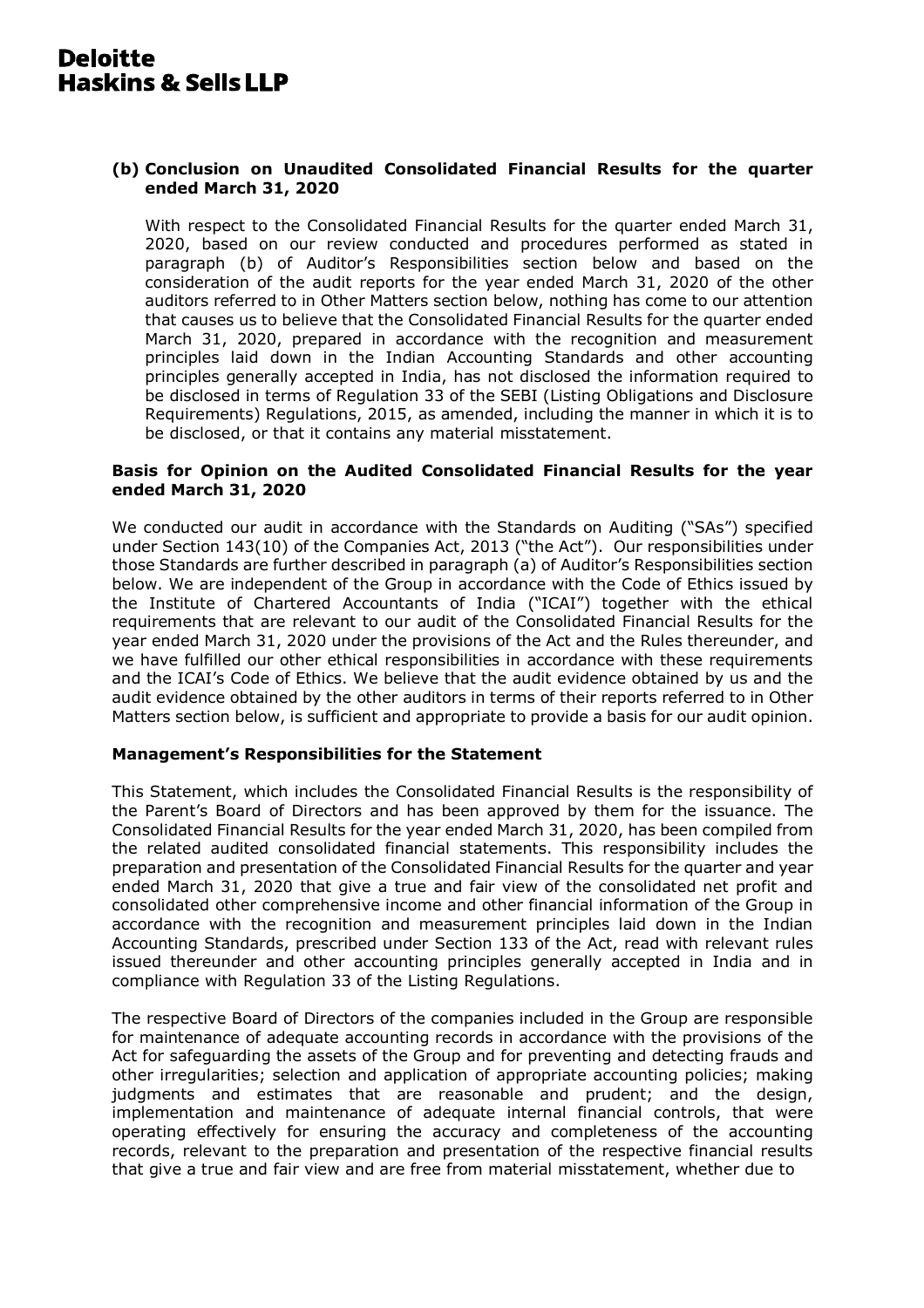fraud or error, which have been used for the purpose of preparation of this Consolidated Financial Results by the Directors of the Parent, as aforesaid.

In preparing the Consolidated Financial Results, the respective Board of Directors of the companies included in the Group are responsible for assessing the ability of the respective entities to continue as a going concern, disclosing, as applicable, matters related to going concern and using the going concern basis of accounting unless the respective Board of Directors either intends to liquidate their respective entities or to cease operations, or has no realistic alternative but to do so.

The respective Board of Directors of the companies included in the Group are responsible for overseeing the financial reporting process of the Group.

#### **Auditor's Responsibilities**

## (a) Audit of the Consolidated Financial Results for the year ended March 31, 2020

Our objectives are to obtain reasonable assurance about whether the Consolidated Financial Results for the year ended March 31, 2020 as a whole are free from material misstatement, whether due to fraud or error, and to issue an auditor's report that includes our opinion. Reasonable assurance is a high level of assurance, but is not a quarantee that an audit conducted in accordance with SAs will always detect a material misstatement when it exists. Misstatements can arise from fraud or error and are considered material if, individually or in the aggregate, they could reasonably be expected to influence the economic decisions of users taken on the basis of this Consolidated Financial Results.

As part of an audit in accordance with SAs, we exercise professional judgment and maintain professional skepticism throughout the audit. We also:

- Identify and assess the risks of material misstatement of the Annual Consolidated Financial Results, whether due to fraud or error, design and perform audit procedures responsive to those risks, and obtain audit evidence that is sufficient and appropriate to provide a basis for our opinion. The risk of not detecting a material misstatement resulting from fraud is higher than for one resulting from error, as fraud may involve collusion, forgery, intentional omissions, misrepresentations, or the override of internal control.
- Obtain an understanding of internal control relevant to the audit in order to design audit procedures that are appropriate in the circumstances, but not for the purpose of expressing an opinion on the effectiveness of such controls.
- Evaluate the appropriateness of accounting policies used and the reasonableness of accounting estimates made by the Board of Directors.
- Evaluate the appropriateness and reasonableness of disclosures made by the Board of Directors in terms of the requirements specified under Requlation 33 of the Listing Regulations.
- Conclude on the appropriateness of the Board of Directors' use of the going concern basis of accounting and, based on the audit evidence obtained, whether a material uncertainty exists related to events or conditions that may cast significant doubt on the ability of the Group to continue as a going concern. If we conclude that a material uncertainty exists, we are required to draw attention in our auditor's report to the related disclosures in the Consolidated Financial Results or, if such disclosures are inadequate, to modify our opinion. Our conclusions are based on the audit evidence obtained up to the date of our auditor's report. However, future events or conditions may cause the Group to cease to continue as a going concern.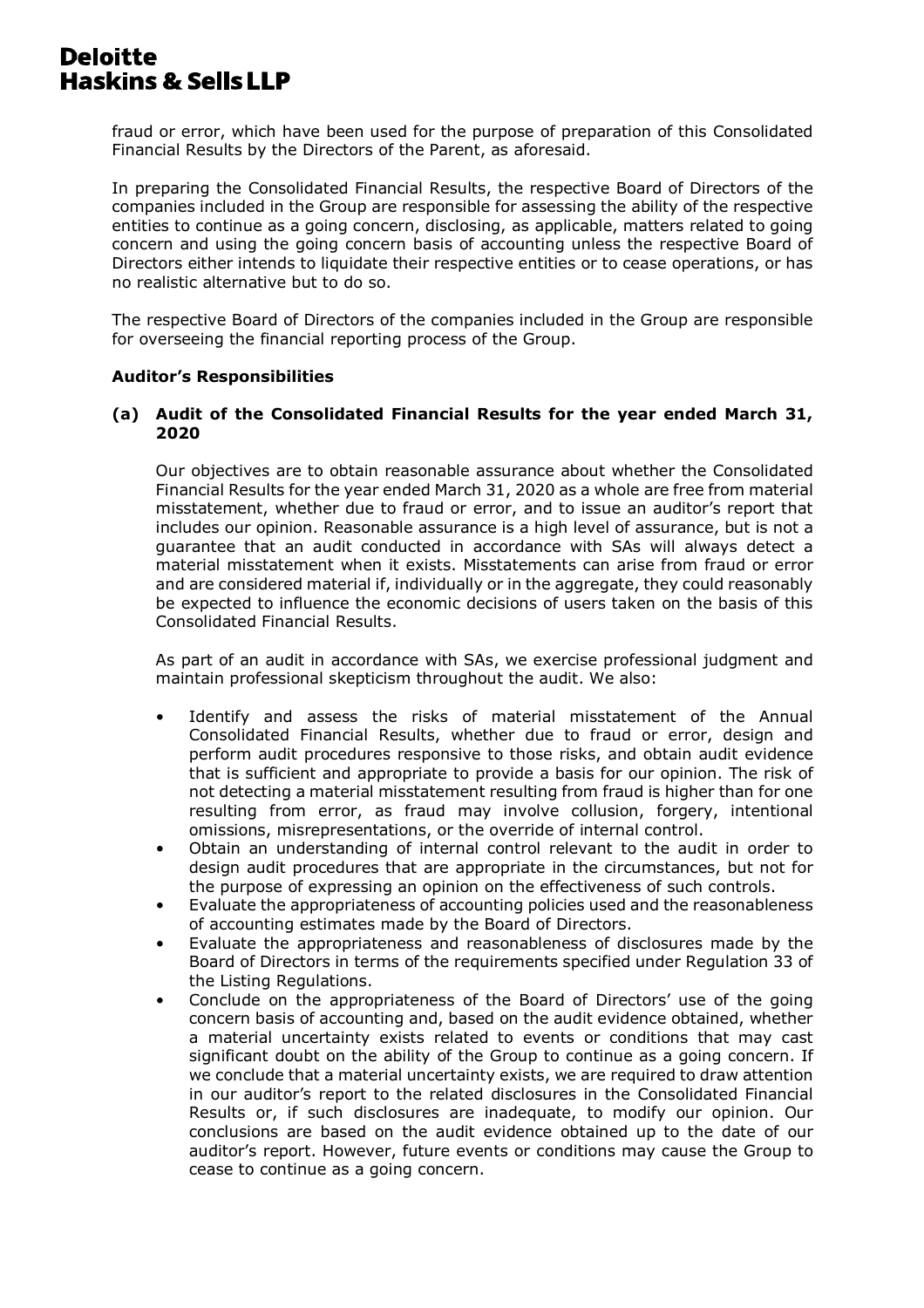- Evaluate the overall presentation, structure and content of the Annual Consolidated Financial Results, including the disclosures, and whether the Annual Consolidated Financial Results represent the underlying transactions and events in a manner that achieves fair presentation.
- Perform procedures in accordance with the circular issued by the SEBI under Regulation 33(8) of the Listing Regulations to the extent applicable.
- Obtain sufficient appropriate audit evidence regarding the Annual Standalone Financial Results of these entities within the Group to express an opinion on the Annual Consolidated Financial Results. We are responsible for the direction, supervision and performance of the audit of financial information of the Parent entity and one subsidiary included in the Annual Consolidated Financial Results of which we are the independent auditors. For the other entities included in the Annual Consolidated Financial Results, which have been audited by the other auditors, such other auditors remain responsible for the direction, supervision and performance of the audits carried out by them. We remain solely responsible for our audit opinion.

Materiality is the magnitude of misstatements in the Annual Consolidated Financial Results that, individually or in aggregate, makes it probable that the economic decisions of a reasonably knowledgeable user of the Annual Consolidated Financial Results may be influenced. We consider quantitative materiality and qualitative factors in (i) planning the scope of our audit work and in evaluating the results of our work; and (ii) to evaluate the effect of any identified misstatements in the Annual Consolidated Financial Results.

We communicate with those charged with governance of the Parent and one subsidiary included in the Consolidated Financial Results of which we are the independent auditors regarding, among other matters, the planned scope and timing of the audit and significant audit findings including any significant deficiencies in internal control that we identify during our audit.

We also provide those charged with governance with a statement that we have complied with relevant ethical requirements regarding independence, and to communicate with them all relationships and other matters that may reasonably be thought to bear on our independence, and where applicable, related safeguards.

## (b) Review of the Consolidated Financial Results for the quarter ended March 31, 2020

We conducted our review of the Consolidated Financial Results for the quarter ended March 31, 2020 in accordance with the Standard on Review Engagements (SRE) 2410 'Review of Interim Financial Information Performed by the Independent Auditor of the Entity', issued by the ICAI. A review of interim financial information consists of making inquiries, primarily of the Company's personnel responsible for financial and accounting matters, and applying analytical and other review procedures. A review is substantially less in scope than an audit conducted in accordance with SA specified under section 143(10) of the Act and consequently does not enable us to obtain assurance that we would become aware of all significant matters that might be identified in an audit. Accordingly, we do not express an audit opinion.

The Statement includes the results of the entities as listed under paragraph (a)(i) of Opinion and Conclusion section above.

As part of our annual audit we also performed procedures in accordance with the circular issued by the SEBI under Regulation 33(8) of the SEBI (Listing Obligations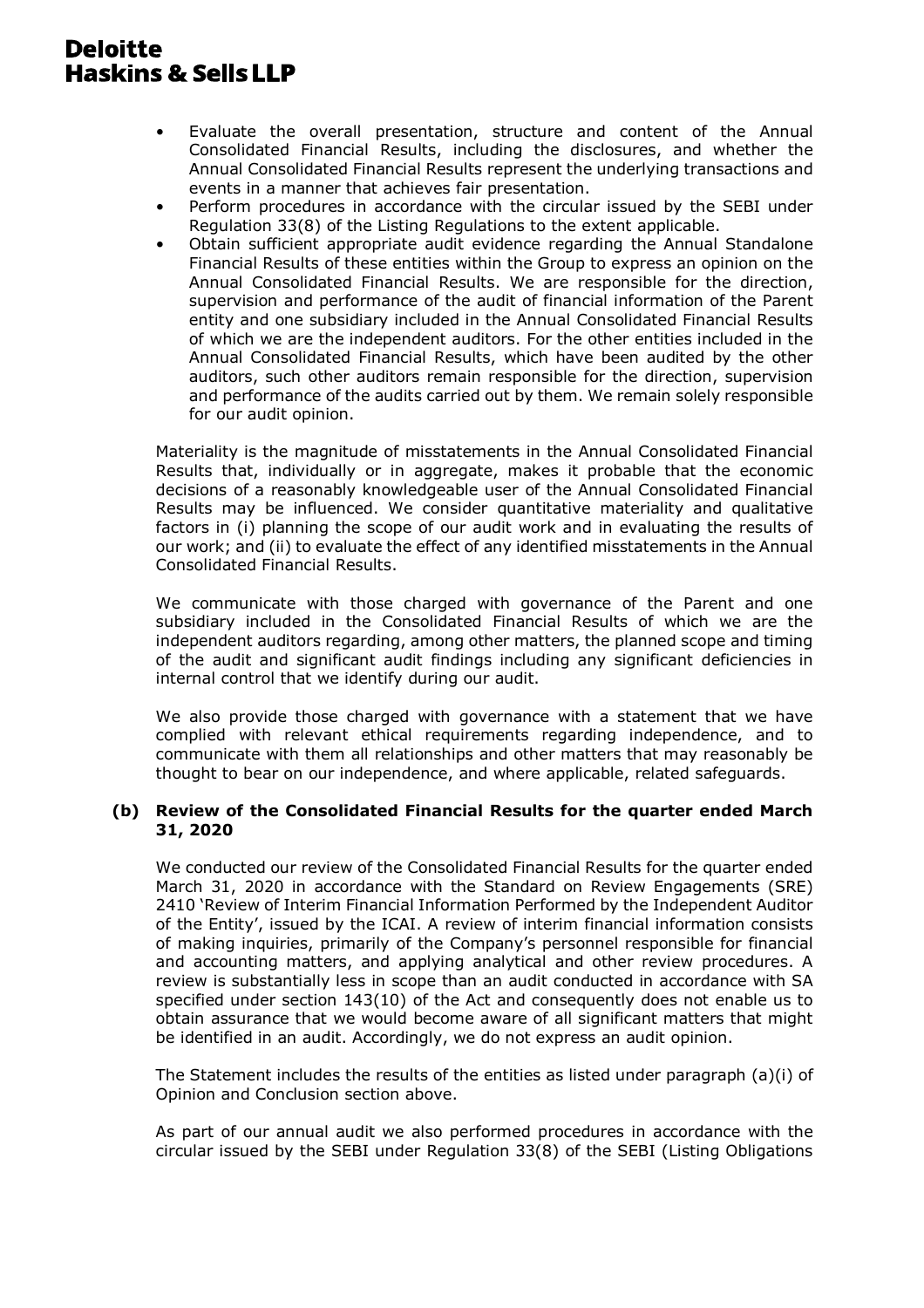and Disclosure Requirements) Requlations, 2015, as amended, to the extent applicable.

#### **Other Matters**

- On account of the COVID-19 related lockdown restrictions, management was able to perform year end physical verification of inventories, only at certain select locations on a sample basis, subsequent to the year end. Also we were not able to physically observe the stock verification, where carried out by the management. Consequently, we have performed alternate procedures to audit the existence of inventory as per the quidance provided in SA-501 "Audit Evidence - Specific Considerations for Selected Items" and have obtained and have obtained sufficient appropriate audit evidence to issue our unmodified opinion on these Consolidated Financial Results, Our report on the Statement is not modified in respect of this matter.
- Attention is drawn to Note 8 to the Statement which states that the consolidated figures for the corresponding quarter ended March 31, 2019, as reported in the accompanying Statement have been approved by the Parent's Board of Directors, but have not been subjected to review. Our report is not modified in respect of this matter.
- The Statement includes the results for the Quarter ended March 31, 2020 being the balancing figure between audited figures in respect of the full financial year and the published year to date figures up to the third quarter of the current financial year which were subject to limited review by us. Our report is not modified in respect of this matter.
- We did not audit the financial statements of two subsidiaries included in the consolidated financial results, whose financial statements reflect total assets of Rs, 8.02 crore as at March 31, 2020 and total revenues of Rs. 0.35 crore for the year ended March 31, 2020, total net loss after tax of Rs. 0.32 crore for the year ended March 31, 2020 and total comprehensive loss of Rs. 0.32 crore for the year ended March 31, 2020 and net cash outflows of Rs. 0.51 crore for the year ended March 31, 2020, as considered in the Statement. These financial statements have been audited, as applicable, by other auditors whose reports have been furnished to us by the Management and our opinion and conclusion on the Statement, in so far as it relates to the amounts and disclosures included in respect of these subsidiaries, is based solely on the reports of the other auditors and the procedures performed by us as stated under Auditor's Responsibilities section above

Our report on the Statement is not modified in respect of the above matters with respect to our reliance on the work done and the reports of the other auditors.

> For DELOITTE HASKINS & SELLS LLP **Chartered Accountants** (Firm's Registration No. 117366W/W-100018)

Roman

Rupen K. Bhatt Partner (Membership No. 46930) (UDIN: 20046930AAAACB1489)

Place: MUMBAI Date: 5<sup>th</sup> June, 2020